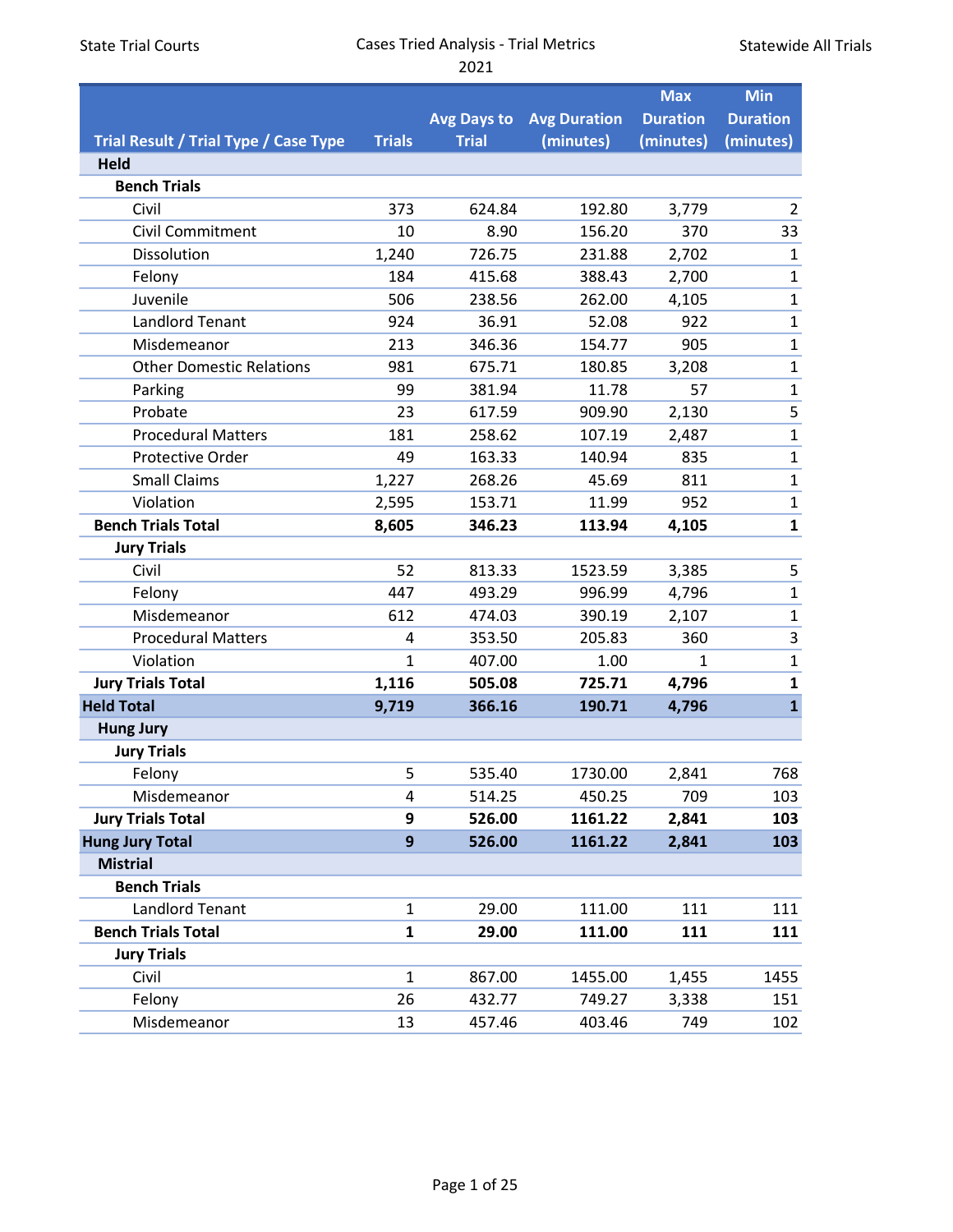Statewide All Trials

|                                       |                |              |                     | <b>Max</b>      | <b>Min</b>      |
|---------------------------------------|----------------|--------------|---------------------|-----------------|-----------------|
|                                       |                | Avg Days to  | <b>Avg Duration</b> | <b>Duration</b> | <b>Duration</b> |
| Trial Result / Trial Type / Case Type | <b>Trials</b>  | <b>Trial</b> | (minutes)           | (minutes)       | (minutes)       |
| <b>Jury Trials Total</b>              | 40             | 451.65       | 654.53              | 3,338           | 102             |
| <b>Mistrial Total</b>                 | 41             | 441.34       | 641.27              | 3,338           | 102             |
| <b>Settled</b>                        |                |              |                     |                 |                 |
| <b>Bench Trials</b>                   |                |              |                     |                 |                 |
| <b>Civil Commitment</b>               | $\mathbf{1}$   | 4.00         | 11.00               | 11              | 11              |
| Dissolution                           | 48             | 562.27       | 30.63               | 186             | 1               |
| Juvenile                              | 19             | 139.11       | 141.16              | 1,069           | 5               |
| <b>Landlord Tenant</b>                | 36             | 42.72        | 13.06               | 80              | $\mathbf 1$     |
| Misdemeanor                           | 2              | 561.50       | 16.00               | 29              | 3               |
| <b>Other Domestic Relations</b>       | 23             | 680.61       | 24.91               | 127             | $\mathbf{1}$    |
| Probate                               | $\mathbf{1}$   | 695.00       | 15.00               | 15              | 15              |
| <b>Procedural Matters</b>             | $\overline{4}$ | 255.50       | 25.00               | 90              | 3               |
| <b>Small Claims</b>                   | 5              | 321.20       | 16.20               | 25              | 4               |
| Violation                             | 7              | 241.00       | 1.14                | 2               | $\mathbf 1$     |
| <b>Bench Trials Total</b>             | 146            | 362.75       | 37.27               | 1,069           | 1               |
| <b>Jury Trials</b>                    |                |              |                     |                 |                 |
| Civil                                 | $\mathbf{1}$   | 789.00       | 460.00              | 460             | 460             |
| Felony                                | 5              | 292.60       | 184.60              | 745             | 18              |
| Misdemeanor                           | $\overline{2}$ | 603.00       | 33.50               | 45              | 22              |
| <b>Jury Trials Total</b>              | 8              | 432.25       | 181.25              | 745             | 18              |
| <b>Settled Total</b>                  | 154            | 366.36       | 44.75               | 1,069           | $\mathbf{1}$    |
| <b>Grand Total</b>                    | 9,916          | 366.61       | 191.18              | 4,796           | $\mathbf{1}$    |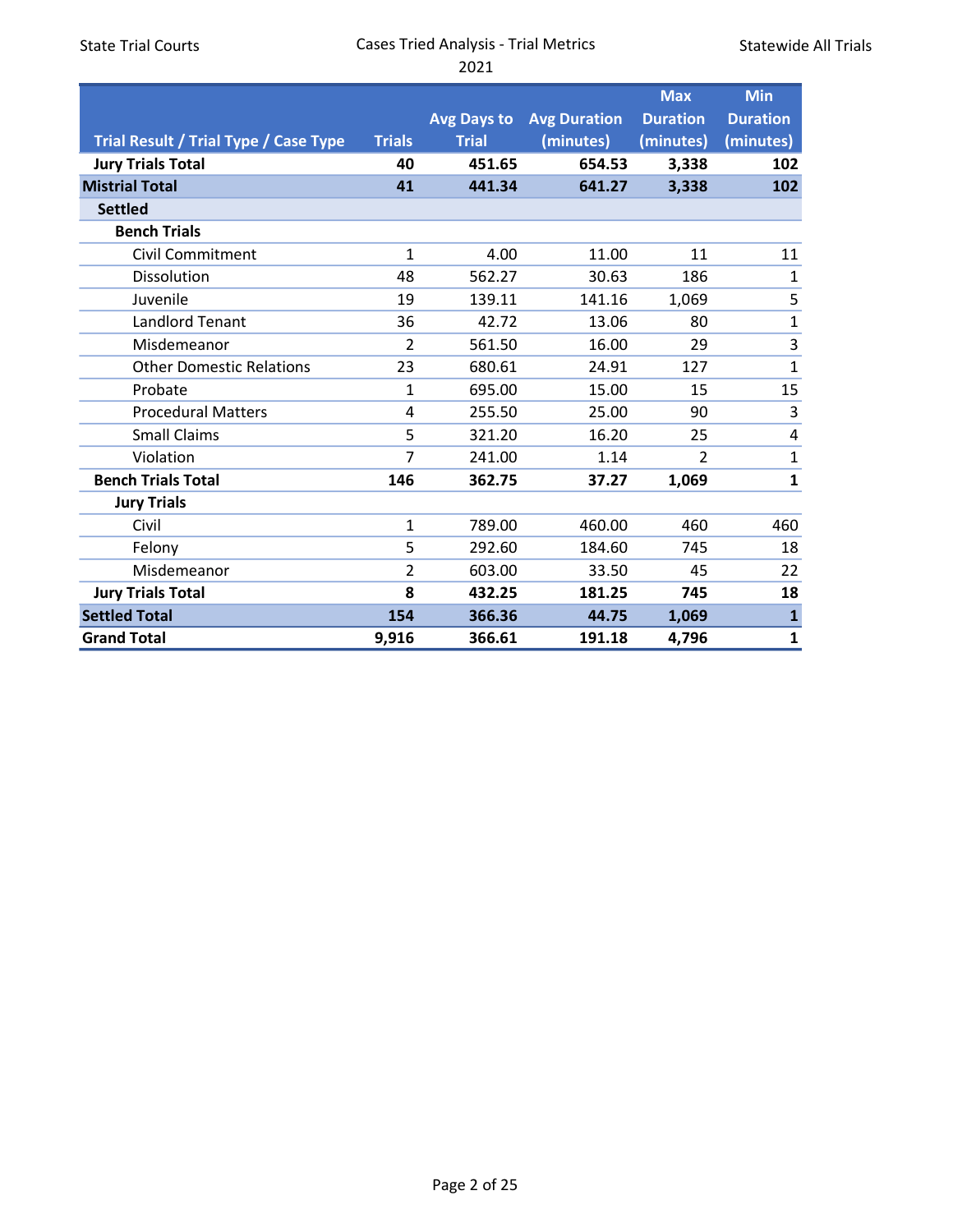|                                          |                |                    | <b>Avg</b>      | <b>Max</b>      | <b>Min</b>      |
|------------------------------------------|----------------|--------------------|-----------------|-----------------|-----------------|
| JD / Court / Trial Result / Trial Type / |                | <b>Avg Days to</b> | <b>Duration</b> | <b>Duration</b> | <b>Duration</b> |
| <b>Case Type</b>                         | <b>Trials</b>  | <b>Trial</b>       | (minutes)       | (minutes)       | (minutes)       |
| $\mathbf{1}$                             |                |                    |                 |                 |                 |
| <b>Jackson</b>                           |                |                    |                 |                 |                 |
| Held                                     |                |                    |                 |                 |                 |
| <b>Bench Trials</b>                      |                |                    |                 |                 |                 |
| Civil                                    | 25             | 725.60             | 311.48          | 1,748           | 3               |
| Dissolution                              | 75             | 432.80             | 304.69          | 2,487           | 4               |
| Felony                                   | 7              | 376.43             | 59.29           | 121             | 8               |
| Juvenile                                 | 15             | 116.20             | 357.53          | 665             | 3               |
| <b>Landlord Tenant</b>                   | 96             | 28.89              | 38.17           | 401             | $\mathbf{1}$    |
| Misdemeanor                              | $\overline{2}$ | 438.00             | 100.50          | 110             | 91              |
| <b>Other Domestic Relations</b>          | 55             | 301.80             | 119.45          | 2,349           | 3               |
| <b>Procedural Matters</b>                | $\mathbf{1}$   | 364.00             | 2487.00         | 2,487           | 2,487           |
| <b>Small Claims</b>                      | 83             | 126.06             | 44.43           | 130             | $\mathbf{1}$    |
| Violation                                | 78             | 86.59              | 18.73           | 297             | $\mathbf 1$     |
| <b>Bench Trials Total</b>                | 437            | 212.37             | 124.69          | 2,487           | $\mathbf{1}$    |
| <b>Jury Trials</b>                       |                |                    |                 |                 |                 |
| Civil                                    | 5              | 1393.40            | 1152.00         | 1,940           | 656             |
| Felony                                   | 13             | 940.92             | 728.77          | 1,753           | 200             |
| Misdemeanor                              | 17             | 479.41             | 425.29          | 799             | 163             |
| <b>Jury Trials Total</b>                 | 35             | 781.40             | 641.83          | 1,940           | 163             |
| <b>Held Total</b>                        | 472            | 254.57             | 163.03          | 2,487           | $\mathbf{1}$    |
| Hung Jury                                |                |                    |                 |                 |                 |
| <b>Jury Trials</b>                       |                |                    |                 |                 |                 |
| Felony                                   | $\overline{4}$ | 661.25             | 1830.50         | 2,841           | 768             |
| <b>Jury Trials Total</b>                 | 4              | 661.25             | 1830.50         | 2,841           | 768             |
| Hung Jury Total                          | 4              | 661.25             | 1830.50         | 2,841           | 768             |
| Mistrial                                 |                |                    |                 |                 |                 |
| <b>Bench Trials</b>                      |                |                    |                 |                 |                 |
| Landlord Tenant                          | $\mathbf{1}$   | 29.00              | 111.00          | 111             | 111             |
| <b>Bench Trials Total</b>                | $\mathbf{1}$   | 29.00              | 111.00          | 111             | 111             |
| <b>Jury Trials</b>                       |                |                    |                 |                 |                 |
| Felony                                   | 3              | 689.67             | 1530.33         | 1,884           | 823             |
| Misdemeanor                              | 3              | 437.33             | 534.33          | 749             | 323             |
| <b>Jury Trials Total</b>                 | 6              | 563.50             | 1032.33         | 1,884           | 323             |
| <b>Mistrial Total</b>                    | 7              | 487.14             | 900.71          | 1,884           | 111             |
| Settled                                  |                |                    |                 |                 |                 |
| <b>Bench Trials</b>                      |                |                    |                 |                 |                 |
| Dissolution                              | 3              | 413.33             | 108.67          | 186             | 1               |
| <b>Bench Trials Total</b>                | 3              | 413.33             | 108.67          | 186             | $\mathbf{1}$    |
| Settled Total                            | 3              | 413.33             | 108.67          | 186             | $\mathbf{1}$    |
| <b>Jackson Total</b>                     | 485            | 262.24             | 187.05          | 2,841           | 1               |
| 1 Total                                  | 485            | 262.24             | 187.05          | 2,841           | $\mathbf{1}$    |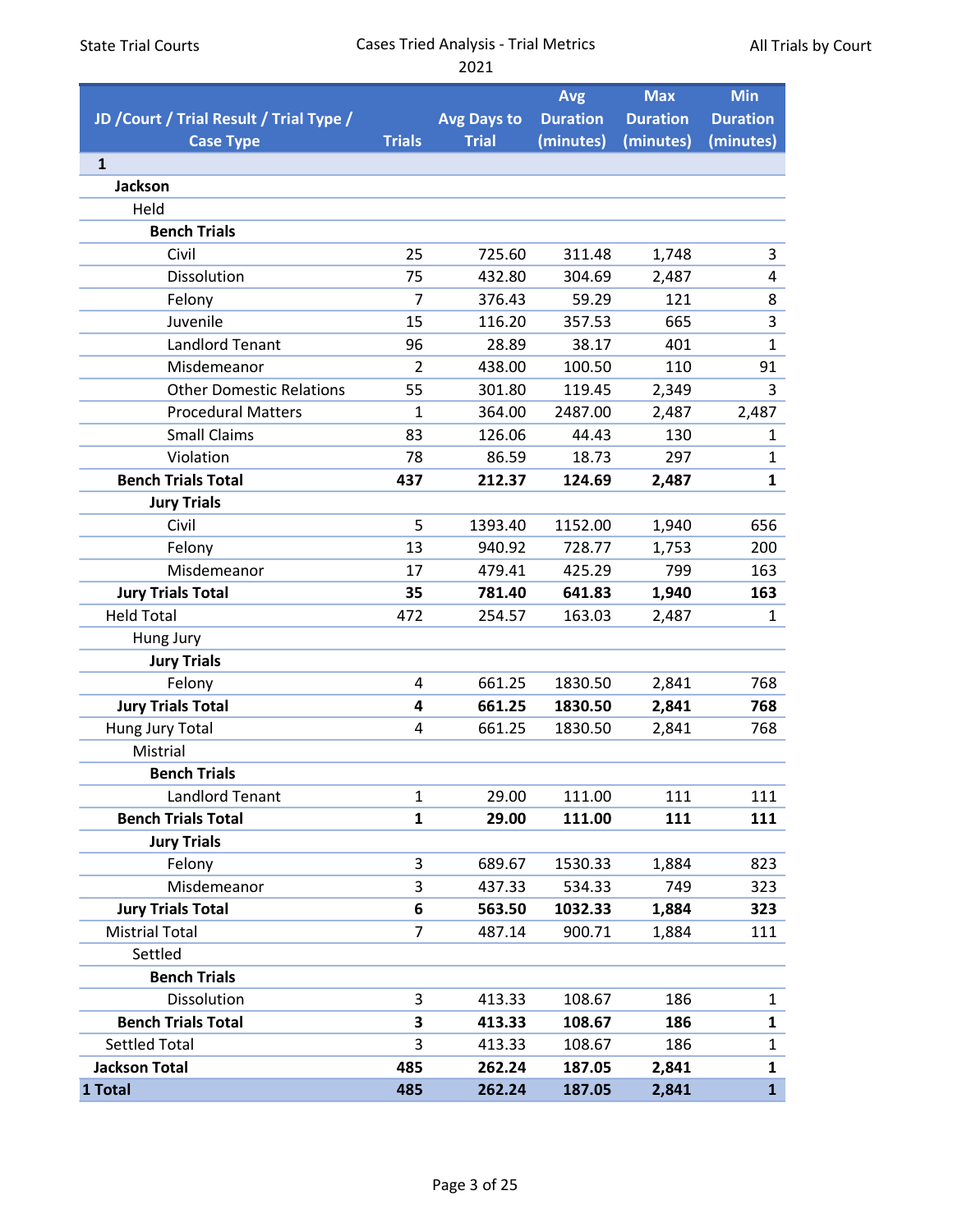|                                          |               |                    | <b>Avg</b>      | <b>Max</b>      | <b>Min</b>      |
|------------------------------------------|---------------|--------------------|-----------------|-----------------|-----------------|
| JD / Court / Trial Result / Trial Type / |               | <b>Avg Days to</b> | <b>Duration</b> | <b>Duration</b> | <b>Duration</b> |
| <b>Case Type</b>                         | <b>Trials</b> | <b>Trial</b>       | (minutes)       | (minutes)       | (minutes)       |
| $\overline{2}$                           |               |                    |                 |                 |                 |
| Lane                                     |               |                    |                 |                 |                 |
| Held                                     |               |                    |                 |                 |                 |
| <b>Bench Trials</b>                      |               |                    |                 |                 |                 |
| Civil                                    | 8             | 498.38             | 343.63          | 1,110           | 12              |
| Dissolution                              | 126           | 845.59             | 321.68          | 1,736           | 1               |
| Felony                                   | 6             | 316.50             | 163.50          | 381             | 14              |
| Juvenile                                 | 13            | 405.46             | 167.23          | 1,459           | 11              |
| <b>Landlord Tenant</b>                   | 65            | 39.49              | 95.11           | 922             | $\mathbf{1}$    |
| Misdemeanor                              | 5             | 331.20             | 38.80           | 118             | 14              |
| <b>Other Domestic Relations</b>          | 124           | 973.16             | 298.47          | 1,754           | $\mathbf{1}$    |
| Probate                                  | 12            | 461.24             | 1036.18         | 2,130           | 5               |
| <b>Procedural Matters</b>                | $\mathbf{1}$  | 3.00               | 156.00          | 156             | 156             |
| Protective Order                         | 19            | 214.63             | 227.63          | 835             | 5               |
| <b>Small Claims</b>                      | 103           | 277.55             | 49.11           | 273             | $\mathbf{1}$    |
| Violation                                | 154           | 93.34              | 10.91           | 82              | $\mathbf{1}$    |
| <b>Bench Trials Total</b>                | 636           | 465.28             | 185.53          | 2,130           | $\mathbf{1}$    |
| <b>Jury Trials</b>                       |               |                    |                 |                 |                 |
| Civil                                    | 9             | 626.80             | 1853.80         | 2,968           | 17              |
| Felony                                   | 40            | 329.75             | 757.25          | 2,600           | $\mathbf{1}$    |
| Misdemeanor                              | 27            | 476.04             | 505.14          | 1,533           | 4               |
| <b>Jury Trials Total</b>                 | 76            | 432.78             | 870.37          | 2,968           | 1               |
| <b>Held Total</b>                        | 712           | 461.56             | 263.83          | 2,968           | $\mathbf{1}$    |
| Settled                                  |               |                    |                 |                 |                 |
| <b>Bench Trials</b>                      |               |                    |                 |                 |                 |
| Dissolution                              | 5             | 1031.00            | 50.40           | 135             | $\mathbf{1}$    |
| <b>Other Domestic Relations</b>          | 5             | 1677.00            | 35.00           | 120             | $\mathbf{1}$    |
| Probate                                  | $\mathbf{1}$  | 695.00             | 15.00           | 15              | 15              |
| <b>Bench Trials Total</b>                | 11            | 1294.09            | 40.18           | 135             | 1               |
| <b>Settled Total</b>                     | 11            | 1294.09            | 40.18           | 135             | $\mathbf{1}$    |
| <b>Lane Total</b>                        | 723           | 473.99             | 260.49          | 2,968           | 1               |
| 2 Total                                  | 723           | 473.99             | 260.49          | 2,968           | $\mathbf{1}$    |
| 3                                        |               |                    |                 |                 |                 |
| <b>Marion</b>                            |               |                    |                 |                 |                 |
| Held                                     |               |                    |                 |                 |                 |
| <b>Bench Trials</b>                      |               |                    |                 |                 |                 |
| Civil                                    | 62            | 743.08             | 123.32          | 897             | 3               |
| Dissolution                              | 82            | 442.39             | 149.39          | 909             | 3               |
| Felony                                   | 33            | 523.11             | 389.68          | 1,302           | 6               |
| Juvenile                                 | 72            | 163.55             | 265.01          | 1,509           | $\overline{7}$  |
| Landlord Tenant                          | 70            | 33.63              | 53.33           | 723             | $\mathbf{1}$    |
| Misdemeanor                              | 27            | 365.63             | 80.41           | 287             | $\mathbf{1}$    |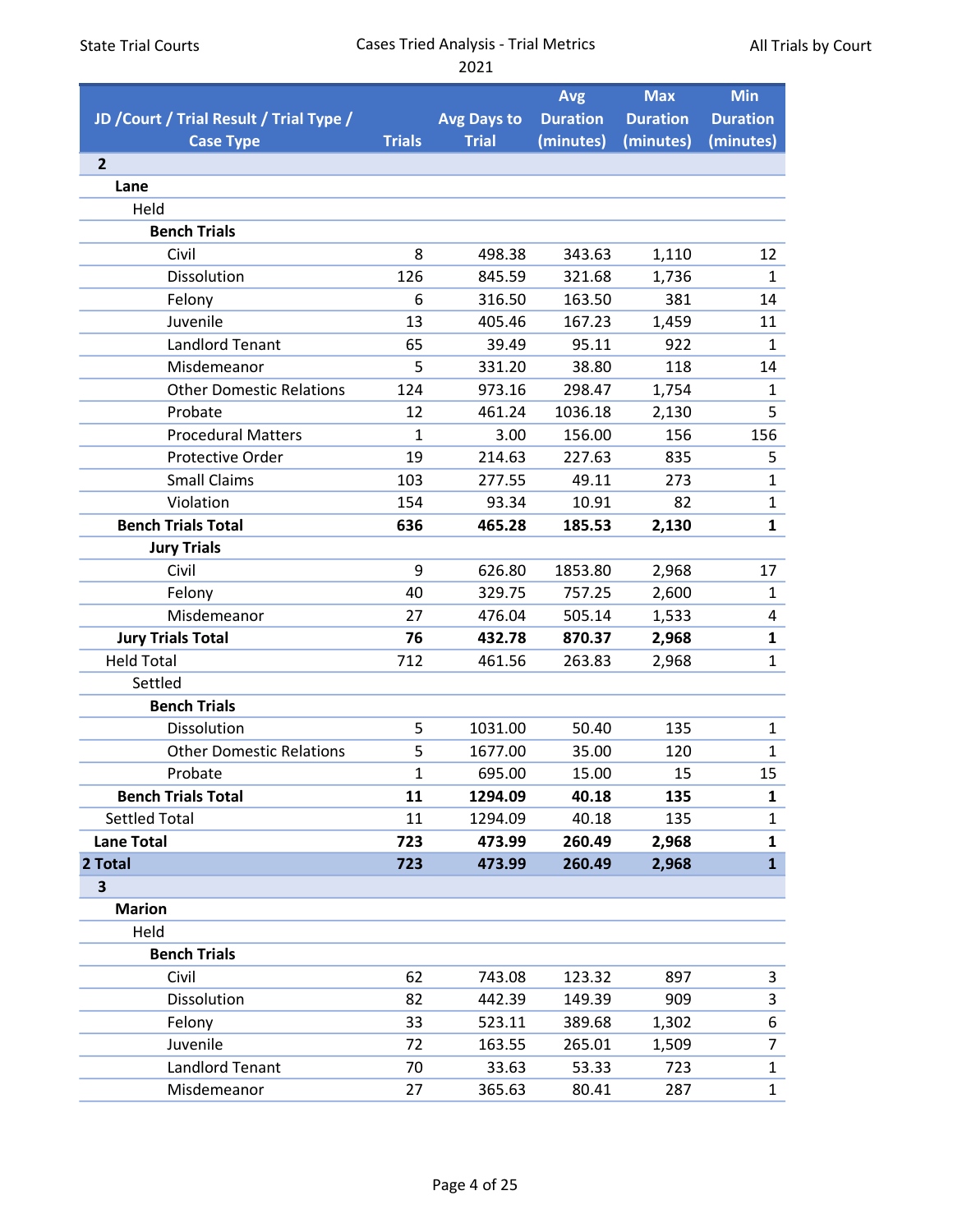|                                          |                |                    | <b>Avg</b>      | <b>Max</b>      | <b>Min</b>      |
|------------------------------------------|----------------|--------------------|-----------------|-----------------|-----------------|
| JD / Court / Trial Result / Trial Type / |                | <b>Avg Days to</b> | <b>Duration</b> | <b>Duration</b> | <b>Duration</b> |
| <b>Case Type</b>                         | <b>Trials</b>  | <b>Trial</b>       | (minutes)       | (minutes)       | (minutes)       |
| <b>Other Domestic Relations</b>          | 94             | 424.56             | 112.15          | 1,125           | 1               |
| <b>Procedural Matters</b>                | 3              | 298.00             | 61.00           | 97              | 6               |
| <b>Protective Order</b>                  | 7              | 106.29             | 106.29          | 467             | 15              |
| <b>Small Claims</b>                      | 108            | 305.55             | 57.62           | 811             | 1               |
| Violation                                | 286            | 196.73             | 7.08            | 35              | $\mathbf{1}$    |
| <b>Bench Trials Total</b>                | 844            | 301.45             | 95.13           | 1,509           | $\mathbf{1}$    |
| <b>Jury Trials</b>                       |                |                    |                 |                 |                 |
| Civil                                    | 6              | 816.71             | 840.86          | 2,558           | 215             |
| Felony                                   | 43             | 507.02             | 775.25          | 2,187           | $\overline{2}$  |
| Misdemeanor                              | 27             | 417.48             | 380.96          | 583             | $\overline{2}$  |
| <b>Jury Trials Total</b>                 | 76             | 503.82             | 644.65          | 2,558           | $\overline{2}$  |
| <b>Held Total</b>                        | 920            | 318.33             | 140.97          | 2,558           | $\mathbf{1}$    |
| Hung Jury                                |                |                    |                 |                 |                 |
| <b>Jury Trials</b>                       |                |                    |                 |                 |                 |
| Misdemeanor                              | $\mathbf{1}$   | 357.00             | 503.00          | 503             | 503             |
| <b>Jury Trials Total</b>                 | 1              | 357.00             | 503.00          | 503             | 503             |
| Hung Jury Total                          | 1              | 357.00             | 503.00          | 503             | 503             |
| Mistrial                                 |                |                    |                 |                 |                 |
| <b>Jury Trials</b>                       |                |                    |                 |                 |                 |
| Felony                                   | $\mathbf{1}$   | 840.00             | 568.00          | 568             | 568             |
| Misdemeanor                              | $\mathbf{1}$   | 518.00             | 167.00          | 167             | 167             |
| <b>Jury Trials Total</b>                 | $\overline{2}$ | 679.00             | 367.50          | 568             | 167             |
| <b>Mistrial Total</b>                    | $\overline{2}$ | 679.00             | 367.50          | 568             | 167             |
| Settled                                  |                |                    |                 |                 |                 |
| <b>Bench Trials</b>                      |                |                    |                 |                 |                 |
| Juvenile                                 | 7              | 55.14              | 44.14           | 66              | 15              |
| Misdemeanor                              | $\overline{2}$ | 561.50             | 16.00           | 29              | 3               |
| Violation                                | 7              | 241.00             | 1.14            | $\overline{2}$  | $\mathbf{1}$    |
| <b>Bench Trials Total</b>                | 16             | 199.75             | 21.81           | 66              | $\mathbf{1}$    |
| <b>Jury Trials</b>                       |                |                    |                 |                 |                 |
| Civil                                    | $\mathbf{1}$   | 789.00             | 460.00          | 460             | 460             |
| Felony                                   | 3              | 340.67             | 24.67           | 38              | 18              |
| <b>Jury Trials Total</b>                 | 4              | 452.75             | 133.50          | 460             | 18              |
| <b>Settled Total</b>                     | 20             | 250.35             | 44.15           | 460             | 1               |
| <b>Marion Total</b>                      | 941            | 317.71             | 139.80          | 2,558           | 1               |
| 3 Total                                  | 941            | 317.71             | 139.80          | 2,558           | $\mathbf{1}$    |
| $\overline{4}$                           |                |                    |                 |                 |                 |
| Multnomah                                |                |                    |                 |                 |                 |
| Held                                     |                |                    |                 |                 |                 |
| <b>Bench Trials</b>                      |                |                    |                 |                 |                 |
| Civil                                    | 29             | 559.71             | 309.34          | 900             | $\overline{2}$  |
| Dissolution                              | 329            | 1047.59            | 212.45          | 1,166           | $\mathbf{1}$    |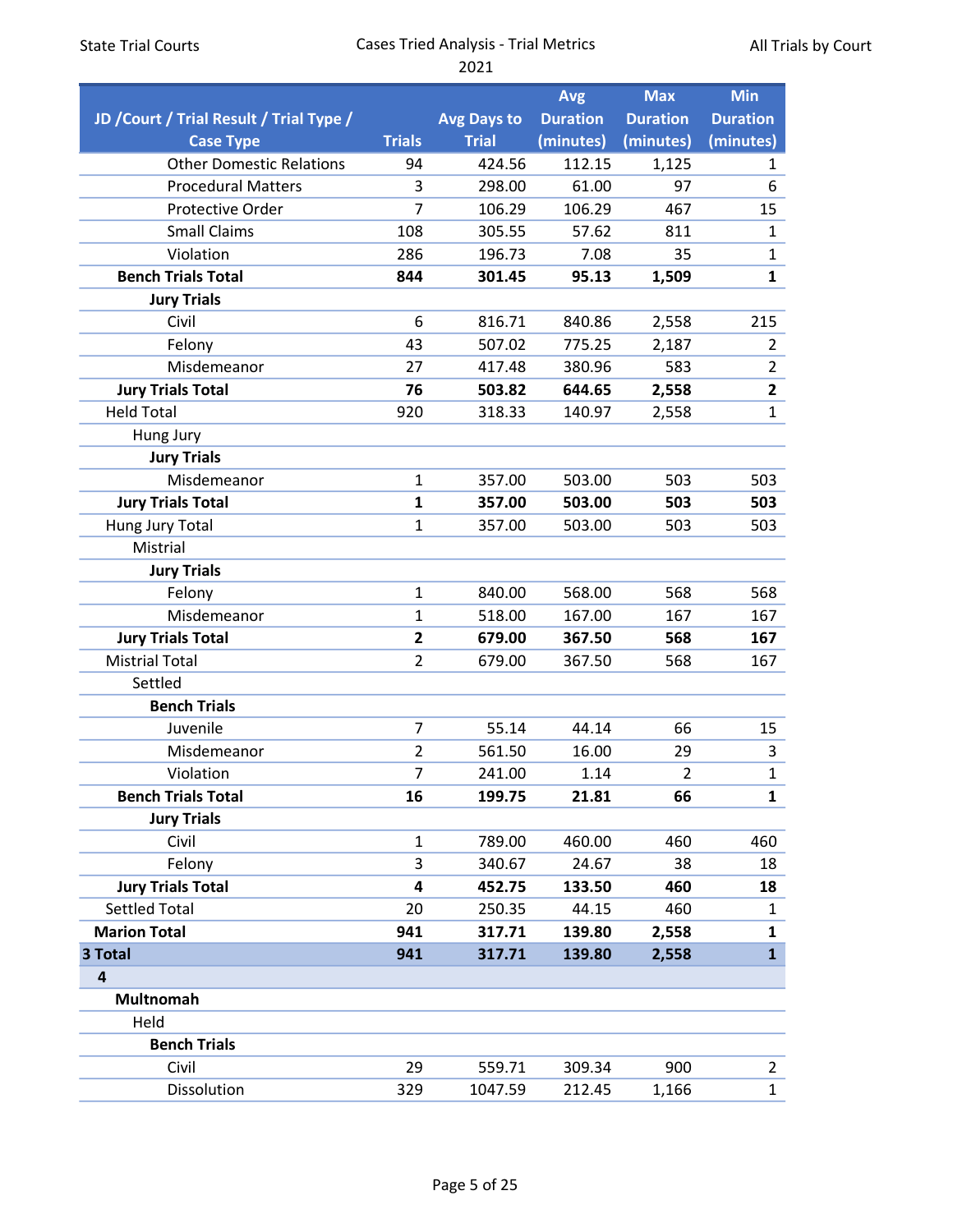|                                          |                |                    | <b>Avg</b>      | <b>Max</b>      | <b>Min</b>      |
|------------------------------------------|----------------|--------------------|-----------------|-----------------|-----------------|
| JD / Court / Trial Result / Trial Type / |                | <b>Avg Days to</b> | <b>Duration</b> | <b>Duration</b> | <b>Duration</b> |
| <b>Case Type</b>                         | <b>Trials</b>  | <b>Trial</b>       | (minutes)       | (minutes)       | (minutes)       |
| Felony                                   | 5              | 832.57             | 1306.00         | 2,700           | 345             |
| Juvenile                                 | 107            | 335.61             | 245.89          | 505             | 5               |
| <b>Landlord Tenant</b>                   | 182            | 38.18              | 62.67           | 387             | 1               |
| Misdemeanor                              | 14             | 425.20             | 210.47          | 840             | 10              |
| <b>Other Domestic Relations</b>          | 266            | 928.79             | 174.40          | 1,059           | 4               |
| Parking                                  | 99             | 381.94             | 11.78           | 57              | $\mathbf 1$     |
| <b>Procedural Matters</b>                | 106            | 282.42             | 69.03           | 960             | $\mathbf{1}$    |
| Protective Order                         | $\overline{2}$ | 452.50             | 87.50           | 92              | 83              |
| <b>Small Claims</b>                      | 245            | 297.61             | 57.45           | 318             | $\mathbf{1}$    |
| Violation                                | 112            | 489.45             | 13.46           | 72              | $\mathbf 1$     |
| <b>Bench Trials Total</b>                | 1,496          | 600.23             | 138.00          | 2,700           | $\mathbf{1}$    |
| <b>Jury Trials</b>                       |                |                    |                 |                 |                 |
| Civil                                    | 13             | 811.23             | 1632.51         | 3,339           | 360             |
| Felony                                   | 36             | 686.08             | 1718.19         | 4,299           | $\overline{2}$  |
| Misdemeanor                              | 99             | 525.69             | 341.63          | 1,254           | $\mathbf{1}$    |
| <b>Procedural Matters</b>                | 3              | 388.40             | 246.40          | 360             | 90              |
| <b>Jury Trials Total</b>                 | 151            | 622.08             | 1014.67         | 4,299           | 1               |
| <b>Held Total</b>                        | 1,646          | 602.94             | 246.69          | 4,299           | $\mathbf{1}$    |
| Hung Jury                                |                |                    |                 |                 |                 |
| <b>Jury Trials</b>                       |                |                    |                 |                 |                 |
| Misdemeanor                              | $\mathbf{1}$   | 809.00             | 103.00          | 103             | 103             |
| <b>Jury Trials Total</b>                 | 1              | 809.00             | 103.00          | 103             | 103             |
| Hung Jury Total                          | $\mathbf{1}$   | 809.00             | 103.00          | 103             | 103             |
| Settled                                  |                |                    |                 |                 |                 |
| <b>Bench Trials</b>                      |                |                    |                 |                 |                 |
| Dissolution                              | $\overline{2}$ | 514.00             | 27.00           | 41              | 13              |
| <b>Landlord Tenant</b>                   | 21             | 38.95              | 16.67           | 80              | $\mathbf{1}$    |
| <b>Other Domestic Relations</b>          | 3              | 652.00             | 12.00           | 15              | 10              |
| <b>Procedural Matters</b>                | $\mathbf{1}$   | 391.00             | 90.00           | 90              | 90              |
| <b>Bench Trials Total</b>                | 27             | 155.30             | 19.63           | 90              | $\mathbf{1}$    |
| <b>Jury Trials</b>                       |                |                    |                 |                 |                 |
| Misdemeanor                              | $\mathbf{1}$   | 731.00             | 22.00           | 22              | 22              |
| <b>Jury Trials Total</b>                 | $\mathbf{1}$   | 731.00             | 22.00           | 22              | 22              |
| <b>Settled Total</b>                     | 28             | 175.86             | 19.71           | 90              | $\mathbf{1}$    |
| <b>Multnomah Total</b>                   | 1,675          | 596.65             | 243.22          | 4,299           | 1               |
| 4 Total                                  | 1,675          | 596.65             | 243.22          | 4,299           | $\mathbf{1}$    |
| 5                                        |                |                    |                 |                 |                 |
| <b>Clackamas</b>                         |                |                    |                 |                 |                 |
| Held                                     |                |                    |                 |                 |                 |
| <b>Bench Trials</b>                      |                |                    |                 |                 |                 |
| Civil                                    | 11             | 660.45             | 825.64          | 3,779           | 8               |
| Dissolution                              | 96             | 351.58             | 236.93          | 2,702           | $\mathbf{1}$    |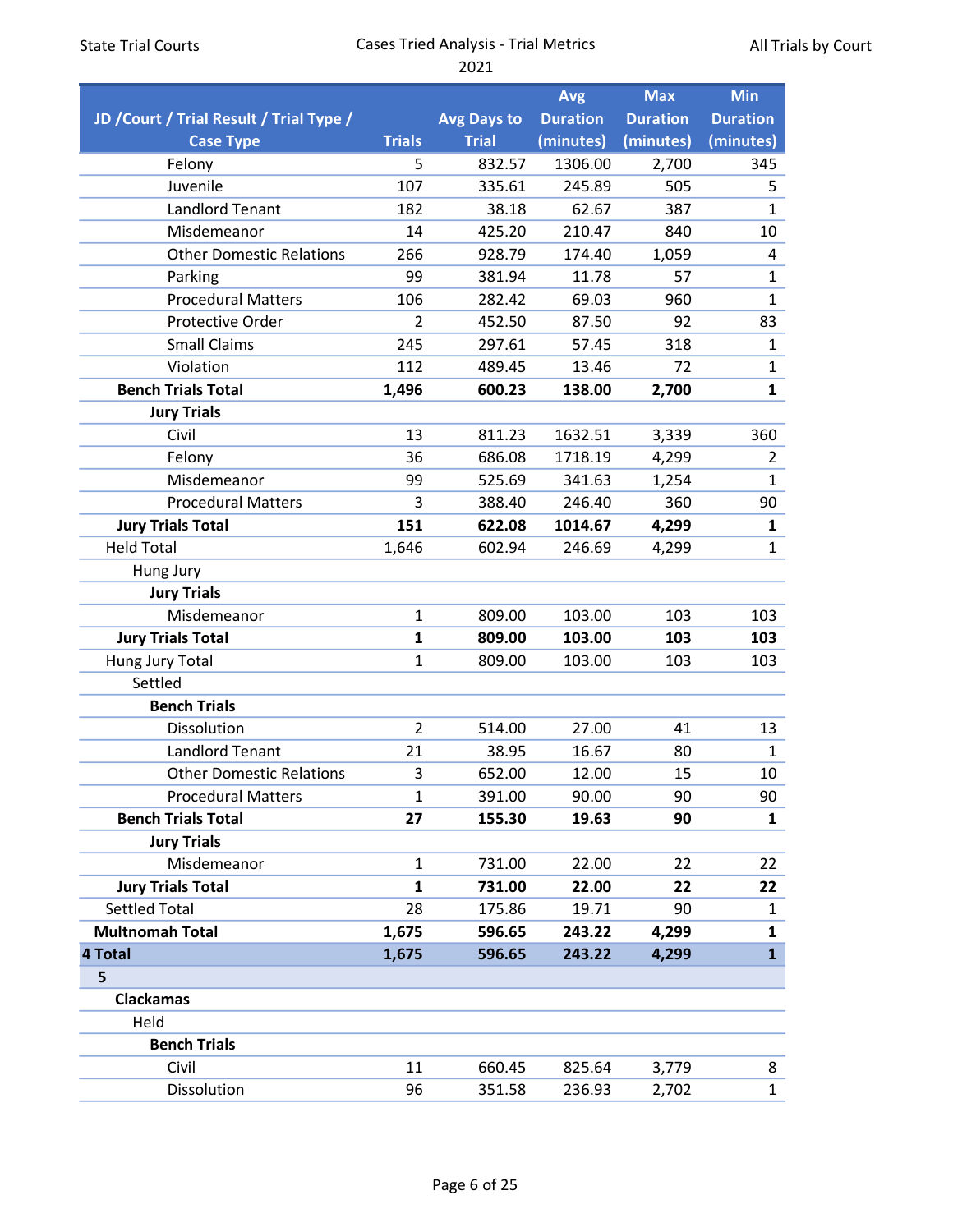|                                          |                |                    | <b>Avg</b>      | <b>Max</b>      | <b>Min</b>      |
|------------------------------------------|----------------|--------------------|-----------------|-----------------|-----------------|
| JD / Court / Trial Result / Trial Type / |                | <b>Avg Days to</b> | <b>Duration</b> | <b>Duration</b> | <b>Duration</b> |
| <b>Case Type</b>                         | <b>Trials</b>  | <b>Trial</b>       | (minutes)       | (minutes)       | (minutes)       |
| Felony                                   | 21             | 464.10             | 274.19          | 1,217           | $\mathbf{1}$    |
| Juvenile                                 | 24             | 251.42             | 244.33          | 760             | 4               |
| <b>Landlord Tenant</b>                   | 53             | 35.11              | 40.06           | 504             | $\mathbf{1}$    |
| Misdemeanor                              | 57             | 426.53             | 171.63          | 566             | $\mathbf{1}$    |
| <b>Other Domestic Relations</b>          | 77             | 336.61             | 227.25          | 3,208           | $\mathbf{1}$    |
| <b>Procedural Matters</b>                | $\overline{2}$ | 587.50             | 164.50          | 310             | 19              |
| <b>Small Claims</b>                      | 99             | 288.01             | 55.51           | 147             | 1               |
| Violation                                | 9              | 149.56             | 68.89           | 390             | 10              |
| <b>Bench Trials Total</b>                | 449            | 311.63             | 176.61          | 3,779           | 1               |
| <b>Jury Trials</b>                       |                |                    |                 |                 |                 |
| Civil                                    | $\mathbf{1}$   | 720.00             | 1532.00         | 1,532           | 1,532           |
| Felony                                   | 32             | 607.75             | 894.91          | 3,021           | 1               |
| Misdemeanor                              | 57             | 539.16             | 310.84          | 956             | $\mathbf{1}$    |
| <b>Procedural Matters</b>                | 1              | 179.00             | 3.00            | 3               | 3               |
| <b>Jury Trials Total</b>                 | 91             | 561.31             | 526.26          | 3,021           | $\mathbf{1}$    |
| <b>Held Total</b>                        | 540            | 353.71             | 235.53          | 3,779           | $\mathbf{1}$    |
| Settled                                  |                |                    |                 |                 |                 |
| <b>Bench Trials</b>                      |                |                    |                 |                 |                 |
| <b>Other Domestic Relations</b>          | 1              | 225.00             | 6.00            | 6               | 6               |
| <b>Bench Trials Total</b>                | 1              | 225.00             | 6.00            | 6               | 6               |
| <b>Settled Total</b>                     | $\mathbf{1}$   | 225.00             | 6.00            | 6               | 6               |
| <b>Clackamas Total</b>                   | 541            | 353.47             | 235.11          | 3,779           | 1               |
| 5 Total                                  | 541            | 353.47             | 235.11          | 3,779           | $\mathbf{1}$    |
| 6                                        |                |                    |                 |                 |                 |
| <b>Morrow</b>                            |                |                    |                 |                 |                 |
| Held                                     |                |                    |                 |                 |                 |
| <b>Bench Trials</b>                      |                |                    |                 |                 |                 |
| Dissolution                              | 2              | 415.00             | 323.00          | 352             | 294             |
| <b>Landlord Tenant</b>                   | $\mathbf{1}$   | 36.00              | 84.00           | 84              | 84              |
| <b>Other Domestic Relations</b>          | $\overline{2}$ | 424.50             | 44.00           | 51              | 37              |
| <b>Bench Trials Total</b>                | 5              | 343.00             | 163.60          | 352             | 37              |
| <b>Held Total</b>                        | 5              | 343.00             | 163.60          | 352             | 37              |
| <b>Morrow Total</b>                      | 5              | 343.00             | 163.60          | 352             | 37              |
| <b>Umatilla</b>                          |                |                    |                 |                 |                 |
| Held                                     |                |                    |                 |                 |                 |
| <b>Bench Trials</b>                      |                |                    |                 |                 |                 |
| Civil                                    | 55             | 675.07             | 99.04           | 1,413           | 3               |
| Dissolution                              | 23             | 359.26             | 120.22          | 467             | 4               |
| Juvenile                                 | 3              | 96.67              | 162.00          | 328             | 79              |
| <b>Landlord Tenant</b>                   | 28             | 75.61              | 18.14           | 67              | $\mathbf{1}$    |
| Misdemeanor                              | 7              | 231.00             | 78.86           | 203             | 4               |
| <b>Other Domestic Relations</b>          | 15             | 396.73             | 156.73          | 1,191           | 3               |
| <b>Procedural Matters</b>                | 5              | 254.00             | 28.60           | 82              | $2^{\circ}$     |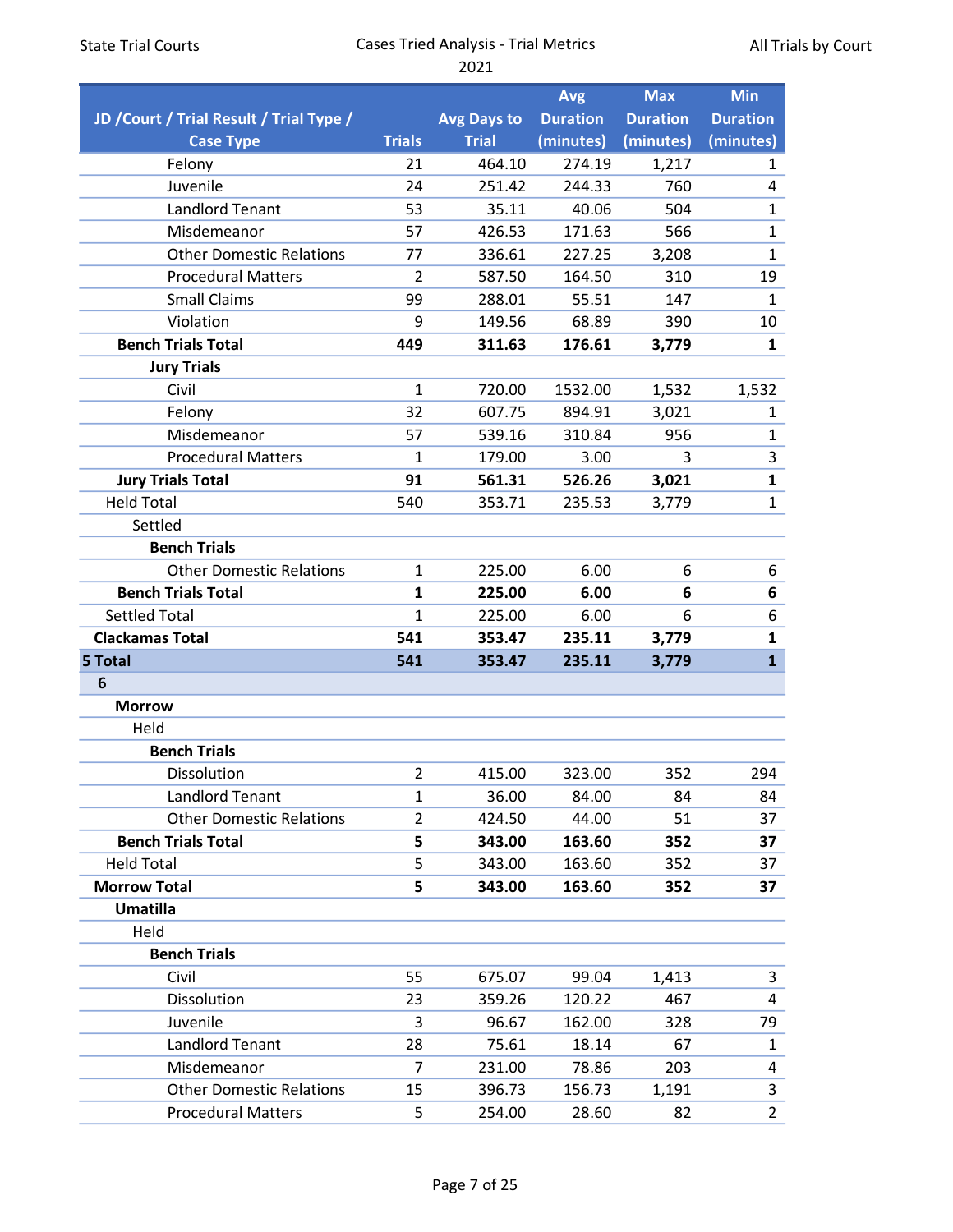| <b>State Trial Courts</b>                |               | <b>Cases Tried Analysis - Trial Metrics</b> | All Trials by Court |                 |                         |  |
|------------------------------------------|---------------|---------------------------------------------|---------------------|-----------------|-------------------------|--|
|                                          |               | 2021                                        |                     |                 |                         |  |
|                                          |               |                                             | <b>Avg</b>          | <b>Max</b>      | <b>Min</b>              |  |
| JD / Court / Trial Result / Trial Type / |               | <b>Avg Days to</b>                          | <b>Duration</b>     | <b>Duration</b> | <b>Duration</b>         |  |
| <b>Case Type</b>                         | <b>Trials</b> | <b>Trial</b>                                | (minutes)           | (minutes)       | (minutes)               |  |
| <b>Small Claims</b>                      | 37            | 151.14                                      | 29.49               | 110             | $\overline{2}$          |  |
| Violation                                | 188           | 105.52                                      | 9.40                | 64              | $\mathbf{1}$            |  |
| <b>Bench Trials Total</b>                | 361           | 227.33                                      | 41.86               | 1,413           | $\mathbf{1}$            |  |
| <b>Jury Trials</b>                       |               |                                             |                     |                 |                         |  |
| Felony                                   | 10            | 251.10                                      | 754.50              | 1,192           | 402                     |  |
| Misdemeanor                              | 14            | 586.64                                      | 465.36              | 967             | 8                       |  |
| <b>Jury Trials Total</b>                 | 24            | 446.83                                      | 585.83              | 1,192           | 8                       |  |
| <b>Held Total</b>                        | 385           | 241.02                                      | 75.77               | 1,413           | $\mathbf{1}$            |  |
| Hung Jury                                |               |                                             |                     |                 |                         |  |
| <b>Jury Trials</b>                       |               |                                             |                     |                 |                         |  |
| Felony                                   | $\mathbf{1}$  | 32.00                                       | 1328.00             | 1,328           | 1,328                   |  |
| <b>Jury Trials Total</b>                 | 1             | 32.00                                       | 1328.00             | 1,328           | 1,328                   |  |
| Hung Jury Total                          | $\mathbf{1}$  | 32.00                                       | 1328.00             | 1,328           | 1,328                   |  |
| Mistrial                                 |               |                                             |                     |                 |                         |  |
| <b>Jury Trials</b>                       |               |                                             |                     |                 |                         |  |
| Felony                                   | $\mathbf{1}$  | 392.00                                      | 372.00              | 372             | 372                     |  |
| <b>Jury Trials Total</b>                 | 1             | 392.00                                      | 372.00              | 372             | 372                     |  |
| <b>Mistrial Total</b>                    | $\mathbf{1}$  | 392.00                                      | 372.00              | 372             | 372                     |  |
| Settled                                  |               |                                             |                     |                 |                         |  |
| <b>Bench Trials</b>                      |               |                                             |                     |                 |                         |  |
| Dissolution                              | 3             | 284.33                                      | 48.00               | 107             | 17                      |  |
| <b>Landlord Tenant</b>                   | $\mathbf{1}$  | 318.00                                      | 5.00                | 5               | 5                       |  |
| <b>Other Domestic Relations</b>          | $\mathbf{1}$  | 343.00                                      | 2.00                | $\overline{2}$  | $\overline{2}$          |  |
| <b>Procedural Matters</b>                | 3             | 210.33                                      | 3.33                | $\overline{4}$  | $\overline{\mathbf{3}}$ |  |
| <b>Bench Trials Total</b>                | 8             | 268.13                                      | 20.13               | 107             | $\mathbf{2}$            |  |
| <b>Jury Trials</b>                       |               |                                             |                     |                 |                         |  |
| Felony                                   | $\mathbf{1}$  | 111.00                                      | 745.00              | 745             | 745                     |  |
| <b>Jury Trials Total</b>                 | $\mathbf{1}$  | 111.00                                      | 745.00              | 745             | 745                     |  |
| <b>Settled Total</b>                     | 9             | 250.67                                      | 100.67              | 745             | $2^{\circ}$             |  |
| <b>Umatilla Total</b>                    | 396           | 241.09                                      | 80.24               | 1,413           | $\mathbf{1}$            |  |
| <b>6 Total</b>                           | 401           | 242.36                                      | 81.28               | 1,413           | $\mathbf{1}$            |  |
| $\overline{\mathbf{z}}$                  |               |                                             |                     |                 |                         |  |
| Gilliam                                  |               |                                             |                     |                 |                         |  |
| Held                                     |               |                                             |                     |                 |                         |  |
| <b>Bench Trials</b>                      |               |                                             |                     |                 |                         |  |
| Dissolution                              | 3             | 825.00                                      | 172.33              | 437             | 3                       |  |
| <b>Bench Trials Total</b>                | 3             | 825.00                                      | 172.33              | 437             | 3                       |  |
| <b>Jury Trials</b>                       |               |                                             |                     |                 |                         |  |
| Misdemeanor                              | $\mathbf{1}$  | 376.00                                      | 492.00              | 492             | 492                     |  |
| <b>Jury Trials Total</b>                 | $\mathbf{1}$  | 376.00                                      | 492.00              | 492             | 492                     |  |
| <b>Held Total</b>                        | 4             | 712.75                                      | 252.25              | 492             | 3                       |  |
| <b>Gilliam Total</b>                     | 4             | 712.75                                      | 252.25              | 492             | 3                       |  |
| <b>Hood River</b>                        |               |                                             |                     |                 |                         |  |
| Held                                     |               |                                             |                     |                 |                         |  |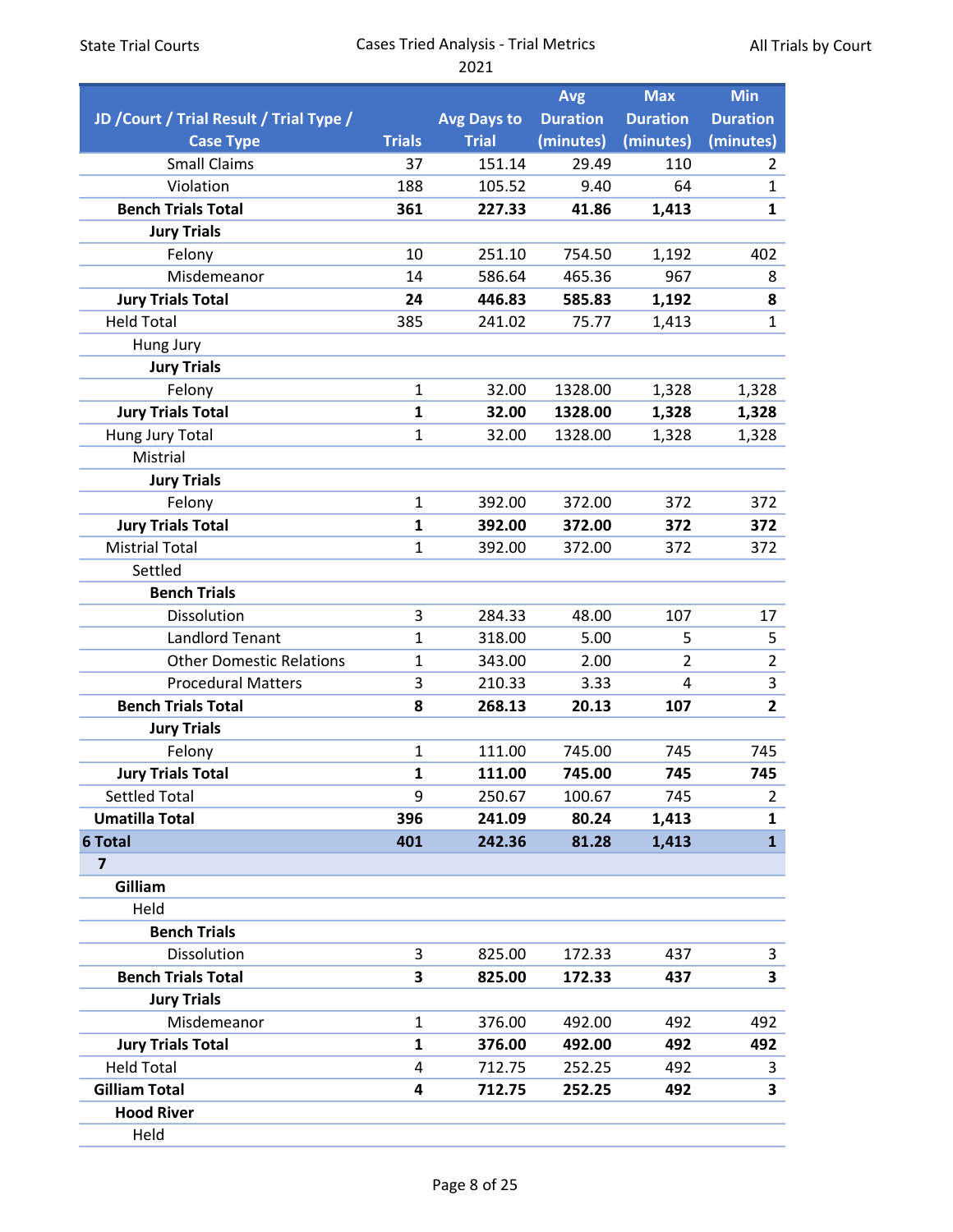|                                          |                         |                    | <b>Avg</b>      | <b>Max</b>      | <b>Min</b>      |
|------------------------------------------|-------------------------|--------------------|-----------------|-----------------|-----------------|
| JD / Court / Trial Result / Trial Type / |                         | <b>Avg Days to</b> | <b>Duration</b> | <b>Duration</b> | <b>Duration</b> |
| <b>Case Type</b>                         | <b>Trials</b>           | <b>Trial</b>       | (minutes)       | (minutes)       | (minutes)       |
| <b>Bench Trials</b>                      |                         |                    |                 |                 |                 |
| Civil                                    | $\overline{2}$          | 1327.00            | 1215.00         | 1,509           | 921             |
| Dissolution                              | $\overline{7}$          | 1334.29            | 296.29          | 1,113           | 18              |
| Misdemeanor                              | $\overline{2}$          | 586.00             | 119.50          | 162             | 77              |
| <b>Other Domestic Relations</b>          | 2                       | 460.00             | 160.00          | 296             | 24              |
| Probate                                  | 1                       | 222.00             | 85.00           | 85              | 85              |
| <b>Procedural Matters</b>                | $\overline{2}$          | 360.50             | 118.00          | 162             | 74              |
| <b>Small Claims</b>                      | 9                       | 49.56              | 46.44           | 100             | 13              |
| Violation                                | 72                      | 157.54             | 16.50           | 604             | $\mathbf{1}$    |
| <b>Bench Trials Total</b>                | 97                      | 276.47             | 72.06           | 1,509           | $\mathbf{1}$    |
| <b>Jury Trials</b>                       |                         |                    |                 |                 |                 |
| Misdemeanor                              | $\overline{7}$          | 556.57             | 500.43          | 604             | 396             |
| <b>Jury Trials Total</b>                 | $\overline{\mathbf{z}}$ | 556.57             | 500.43          | 604             | 396             |
| <b>Held Total</b>                        | 104                     | 295.33             | 100.89          | 1,509           | 1               |
| Mistrial                                 |                         |                    |                 |                 |                 |
| <b>Jury Trials</b>                       |                         |                    |                 |                 |                 |
| Misdemeanor                              | $\mathbf{1}$            | 508.00             | 280.00          | 280             | 280             |
| <b>Jury Trials Total</b>                 | 1                       | 508.00             | 280.00          | 280             | 280             |
| <b>Mistrial Total</b>                    | 1                       | 508.00             | 280.00          | 280             | 280             |
| <b>Hood River Total</b>                  | 105                     | 297.35             | 102.60          | 1,509           | 1               |
| <b>Sherman</b>                           |                         |                    |                 |                 |                 |
| Held                                     |                         |                    |                 |                 |                 |
| <b>Bench Trials</b>                      |                         |                    |                 |                 |                 |
| Juvenile                                 | 3                       | 404.00             | 1382.33         | 4,105           | 21              |
| Violation                                | 2                       | 93.00              | 10.00           | 10              | 10              |
| <b>Bench Trials Total</b>                | 5                       | 279.60             | 833.40          | 4,105           | 10              |
| <b>Held Total</b>                        | 5                       | 279.60             | 833.40          | 4,105           | 10              |
| <b>Sherman Total</b>                     | 5                       | 279.60             | 833.40          | 4,105           | 10              |
| <b>Wasco</b>                             |                         |                    |                 |                 |                 |
| Held                                     |                         |                    |                 |                 |                 |
| <b>Bench Trials</b>                      |                         |                    |                 |                 |                 |
| Dissolution                              | 10                      | 423.50             | 610.90          | 1,707           | 5               |
| Felony                                   | $\mathbf{1}$            | 189.00             | 4.00            | 4               | 4               |
| <b>Landlord Tenant</b>                   | 3                       | 19.00              | 49.00           | 71              | 30              |
| <b>Other Domestic Relations</b>          | 10                      | 218.40             | 244.50          | 1,326           | 13              |
| Probate                                  | 1                       | 566.00             | 361.00          | 361             | 361             |
| <b>Procedural Matters</b>                | 3                       | 339.67             | 612.33          | 698             | 441             |
| <b>Small Claims</b>                      | 12                      | 65.08              | 20.83           | 70              | 5               |
| Violation                                | 104                     | 104.14             | 15.40           | 681             | $\mathbf{1}$    |
| <b>Bench Trials Total</b>                | 144                     | 137.93             | 88.58           | 1,707           | 1               |
| <b>Jury Trials</b>                       |                         |                    |                 |                 |                 |
| Civil                                    | $\mathbf{1}$            | 1042.00            | 1407.00         | 1,407           | 1,407           |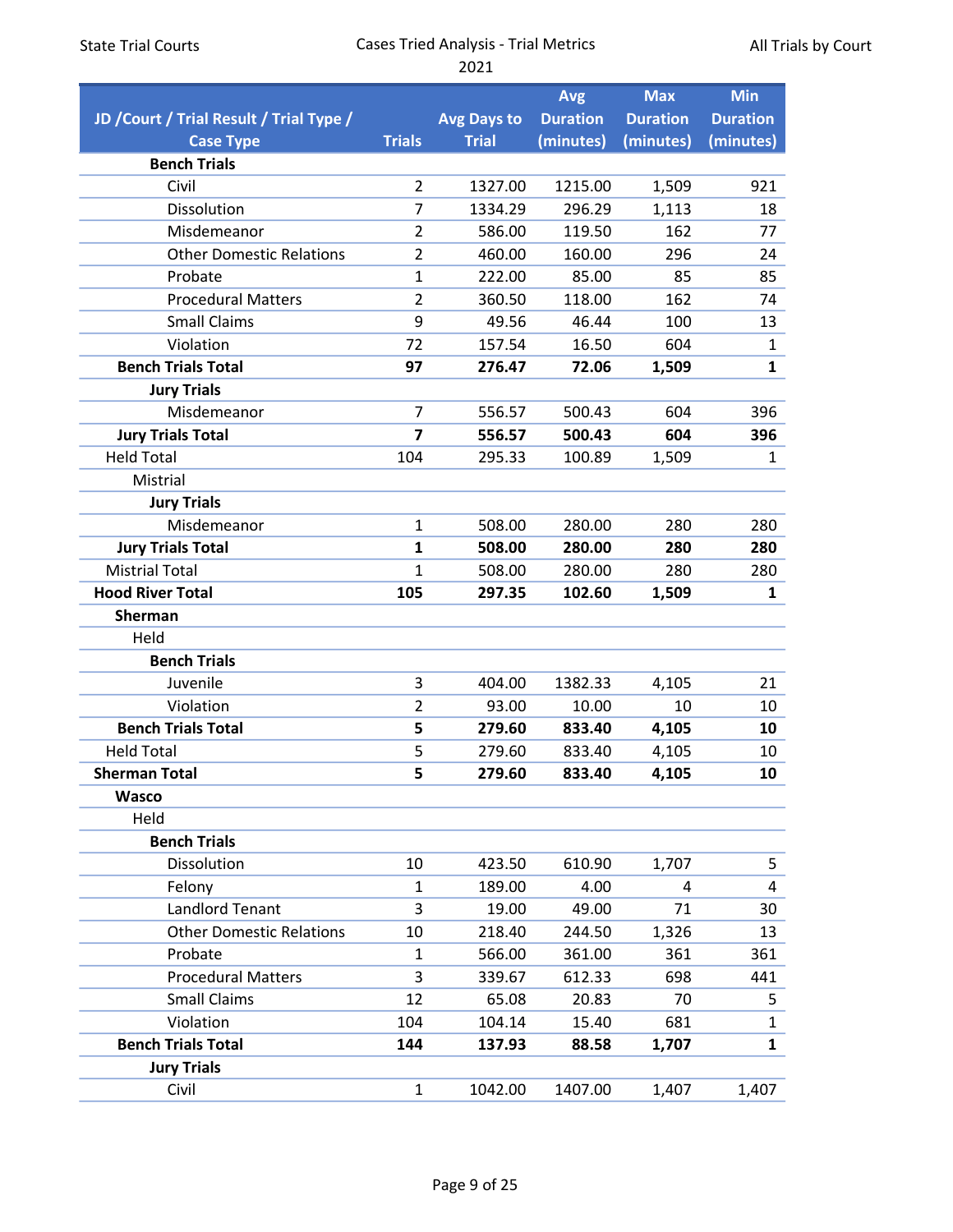| <b>State Trial Courts</b>                   | <b>Cases Tried Analysis - Trial Metrics</b><br>All Trials by Court<br>2021 |                    |                 |                 |                 |  |
|---------------------------------------------|----------------------------------------------------------------------------|--------------------|-----------------|-----------------|-----------------|--|
|                                             |                                                                            |                    |                 |                 |                 |  |
|                                             |                                                                            |                    | <b>Avg</b>      | <b>Max</b>      | <b>Min</b>      |  |
| JD / Court / Trial Result / Trial Type /    |                                                                            | <b>Avg Days to</b> | <b>Duration</b> | <b>Duration</b> | <b>Duration</b> |  |
| <b>Case Type</b>                            | <b>Trials</b>                                                              | <b>Trial</b>       | (minutes)       | (minutes)       | (minutes)       |  |
| Misdemeanor                                 | 5                                                                          | 554.40             | 508.20          | 771             | 226             |  |
| <b>Jury Trials Total</b>                    | 6                                                                          | 635.67             | 658.00          | 1,407           | 226             |  |
| <b>Held Total</b>                           | 150                                                                        | 157.84             | 111.35          | 1,707           | $\mathbf{1}$    |  |
| Mistrial                                    |                                                                            |                    |                 |                 |                 |  |
| <b>Jury Trials</b><br>Civil                 |                                                                            |                    |                 |                 |                 |  |
|                                             | 1                                                                          | 867.00             | 1455.00         | 1,455           | 1,455           |  |
| <b>Jury Trials Total</b>                    | 1                                                                          | 867.00             | 1455.00         | 1,455           | 1,455           |  |
| <b>Mistrial Total</b><br><b>Wasco Total</b> | $\mathbf{1}$                                                               | 867.00             | 1455.00         | 1,455           | 1,455           |  |
| Wheeler                                     | 151                                                                        | 162.54             | 120.25          | 1,707           | $\mathbf{1}$    |  |
| Held                                        |                                                                            |                    |                 |                 |                 |  |
| <b>Bench Trials</b>                         |                                                                            |                    |                 |                 |                 |  |
| Dissolution                                 | 1                                                                          | 227.00             | 150.00          | 150             | 150             |  |
| <b>Landlord Tenant</b>                      | 1                                                                          | 29.00              | 440.00          | 440             | 440             |  |
| <b>Other Domestic Relations</b>             | 1                                                                          | 309.00             | 4.00            | 4               | 4               |  |
| <b>Bench Trials Total</b>                   | 3                                                                          | 188.33             | 198.00          | 440             | 4               |  |
| <b>Held Total</b>                           | 3                                                                          | 188.33             | 198.00          | 440             | 4               |  |
| <b>Wheeler Total</b>                        | 3                                                                          | 188.33             | 198.00          | 440             | 4               |  |
| 7 Total                                     | 268                                                                        | 226.04             | 129.48          | 4,105           | $\mathbf{1}$    |  |
| 8                                           |                                                                            |                    |                 |                 |                 |  |
| <b>Baker</b>                                |                                                                            |                    |                 |                 |                 |  |
| Held                                        |                                                                            |                    |                 |                 |                 |  |
| <b>Bench Trials</b>                         |                                                                            |                    |                 |                 |                 |  |
| Civil                                       | 4                                                                          | 442.50             | 325.00          | 507             | 146             |  |
| Dissolution                                 | 12                                                                         | 339.58             | 134.17          | 1,211           | 1               |  |
| Felony                                      | 1                                                                          | 69.00              | 428.00          | 428             | 428             |  |
| Juvenile                                    | 1                                                                          | 201.00             | 23.00           | 23              | 23              |  |
| Landlord Tenant                             | 1                                                                          | 14.00              | 77.00           | 77              | 77              |  |
| Misdemeanor                                 | 3                                                                          | 352.67             | 289.00          | 428             | 11              |  |
| <b>Other Domestic Relations</b>             | 9                                                                          | 504.22             | 93.67           | 357             | 5               |  |
| <b>Procedural Matters</b>                   | $\overline{7}$                                                             | 85.71              | 29.00           | 76              | $\mathbf{1}$    |  |
| <b>Small Claims</b>                         | $\mathbf 1$                                                                | 36.00              | 29.00           | 29              | 29              |  |
| Violation                                   | 1                                                                          | 101.00             | 11.00           | 11              | 11              |  |
| <b>Bench Trials Total</b>                   | 40                                                                         | 311.55             | 134.78          | 1,211           | $\mathbf{1}$    |  |
| <b>Jury Trials</b>                          |                                                                            |                    |                 |                 |                 |  |
| Felony                                      | 1                                                                          | 767.00             | 2228.00         | 2,228           | 2,228           |  |
| Misdemeanor                                 | 3                                                                          | 170.67             | 482.33          | 515             | 427             |  |
| <b>Jury Trials Total</b>                    | 4                                                                          | 319.75             | 918.75          | 2,228           | 427             |  |
| <b>Held Total</b>                           | 44                                                                         | 312.30             | 206.05          | 2,228           | $\mathbf 1$     |  |
| <b>Baker Total</b>                          | 44                                                                         | 312.30             | 206.05          | 2,228           | 1               |  |
| 8 Total                                     | 44                                                                         | 312.30             | 206.05          | 2,228           | $\mathbf{1}$    |  |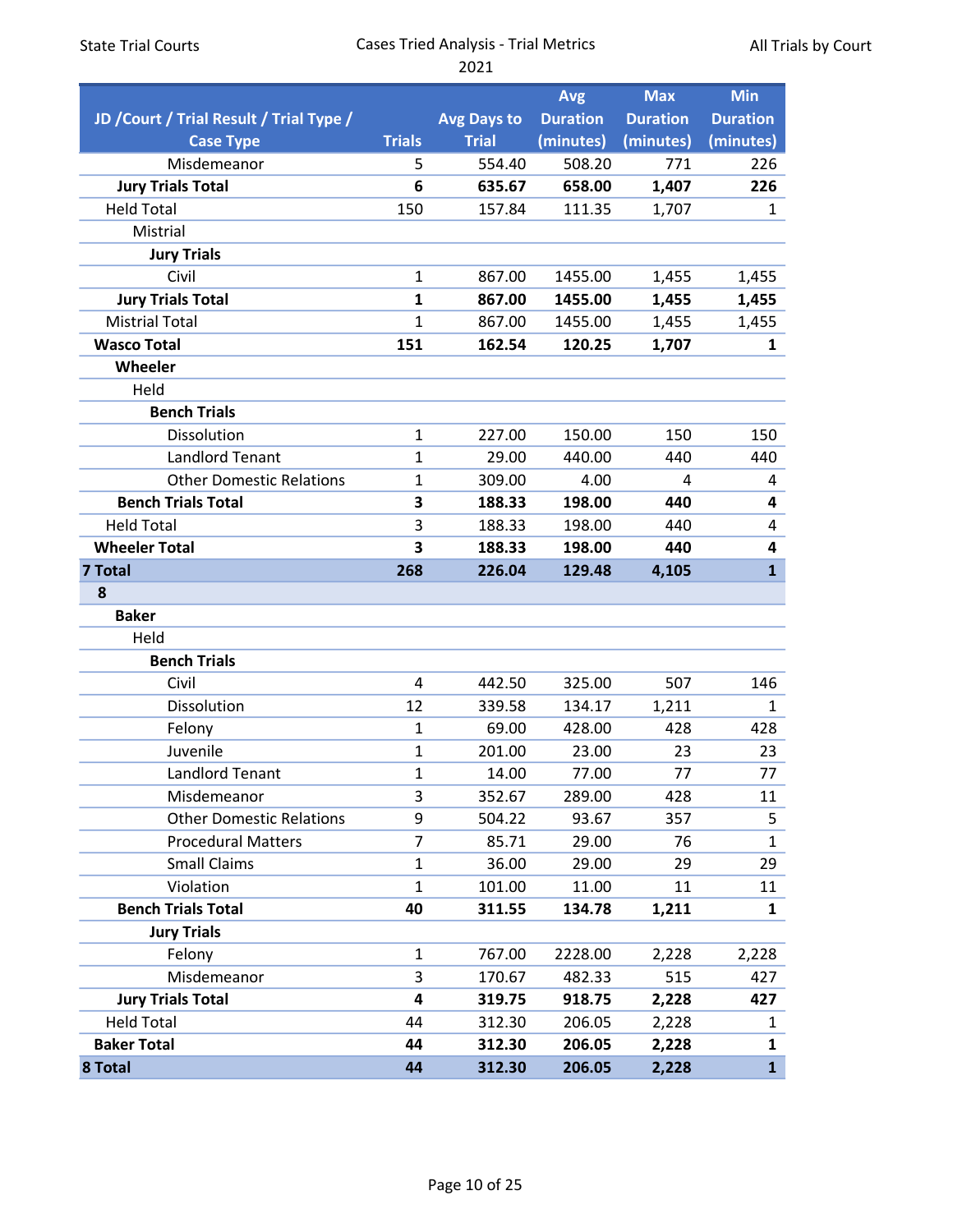All Trials by Court

|                                          |                |                    | <b>Avg</b>      | <b>Max</b>      | <b>Min</b>      |
|------------------------------------------|----------------|--------------------|-----------------|-----------------|-----------------|
| JD / Court / Trial Result / Trial Type / |                | <b>Avg Days to</b> | <b>Duration</b> | <b>Duration</b> | <b>Duration</b> |
| <b>Case Type</b>                         | <b>Trials</b>  | <b>Trial</b>       | (minutes)       | (minutes)       | (minutes)       |
| 9                                        |                |                    |                 |                 |                 |
| <b>Malheur</b>                           |                |                    |                 |                 |                 |
| Held                                     |                |                    |                 |                 |                 |
| <b>Bench Trials</b>                      |                |                    |                 |                 |                 |
| Civil                                    | 60             | 637.38             | 58.92           | 470             | 3               |
| Dissolution                              | 3              | 1093.67            | 293.33          | 487             | 51              |
| Felony                                   | $\mathbf{1}$   | 283.00             | 277.00          | 277             | 277             |
| Juvenile                                 | 9              | 149.22             | 64.22           | 239             | 5               |
| <b>Landlord Tenant</b>                   | 4              | 20.00              | 51.25           | 62              | 34              |
| <b>Procedural Matters</b>                | 5              | 128.20             | 130.40          | 277             | 60              |
| <b>Small Claims</b>                      | 3              | 50.33              | 17.33           | 41              | $\overline{2}$  |
| Violation                                | 3              | 88.33              | 39.67           | 63              | 17              |
| <b>Bench Trials Total</b>                | 88             | 503.26             | 71.57           | 487             | $\overline{2}$  |
| <b>Jury Trials</b>                       |                |                    |                 |                 |                 |
| Civil                                    | $\mathbf{1}$   | 551.00             | 883.00          | 883             | 883             |
| Felony                                   | 9              | 340.89             | 644.89          | 1,188           | 360             |
| Misdemeanor                              | 11             | 326.36             | 396.00          | 578             | 86              |
| <b>Jury Trials Total</b>                 | 21             | 343.29             | 525.86          | 1,188           | 86              |
| <b>Held Total</b>                        | 109            | 472.44             | 159.09          | 1,188           | $\overline{2}$  |
| Mistrial                                 |                |                    |                 |                 |                 |
| <b>Jury Trials</b>                       |                |                    |                 |                 |                 |
| Felony                                   | 3              | 271.00             | 897.67          | 1,829           | 195             |
| Misdemeanor                              | $\mathbf{1}$   | 336.00             | 177.00          | 177             | 177             |
| <b>Jury Trials Total</b>                 | 4              | 287.25             | 717.50          | 1,829           | 177             |
| <b>Mistrial Total</b>                    | 4              | 287.25             | 717.50          | 1,829           | 177             |
| Settled                                  |                |                    |                 |                 |                 |
| <b>Bench Trials</b>                      |                |                    |                 |                 |                 |
| <b>Small Claims</b>                      | $\mathbf 1$    | 103.00             | 11.00           | 11              | 11              |
| <b>Bench Trials Total</b>                | $\mathbf{1}$   | 103.00             | 11.00           | 11              | 11              |
| <b>Jury Trials</b>                       |                |                    |                 |                 |                 |
| Felony                                   | $\mathbf{1}$   | 330.00             | 104.00          | 104             | 104             |
| <b>Jury Trials Total</b>                 | $\mathbf{1}$   | 330.00             | 104.00          | 104             | 104             |
| <b>Settled Total</b>                     | $\overline{2}$ | 216.50             | 57.50           | 104             | 11              |
| <b>Malheur Total</b>                     | 115            | 461.55             | 176.75          | 1,829           | $\overline{2}$  |
| 9 Total                                  | 115            | 461.55             | 176.75          | 1,829           | $\overline{2}$  |
| 10                                       |                |                    |                 |                 |                 |
| Union                                    |                |                    |                 |                 |                 |
| Held                                     |                |                    |                 |                 |                 |
| <b>Bench Trials</b>                      |                |                    |                 |                 |                 |
| Civil                                    | 3              | 299.33             | 249.33          | 398             | 157             |
| Dissolution                              | 17             | 236.53             | 252.29          | 904             | 68              |
| Felony                                   | 6              | 433.00             | 669.17          | 2,119           | 59              |
| Juvenile                                 | 8              | 168.88             | 150.50          | 375             | 45              |
| <b>Landlord Tenant</b>                   | 16             | 30.19              | 38.25           | 89              | $\mathbf{1}$    |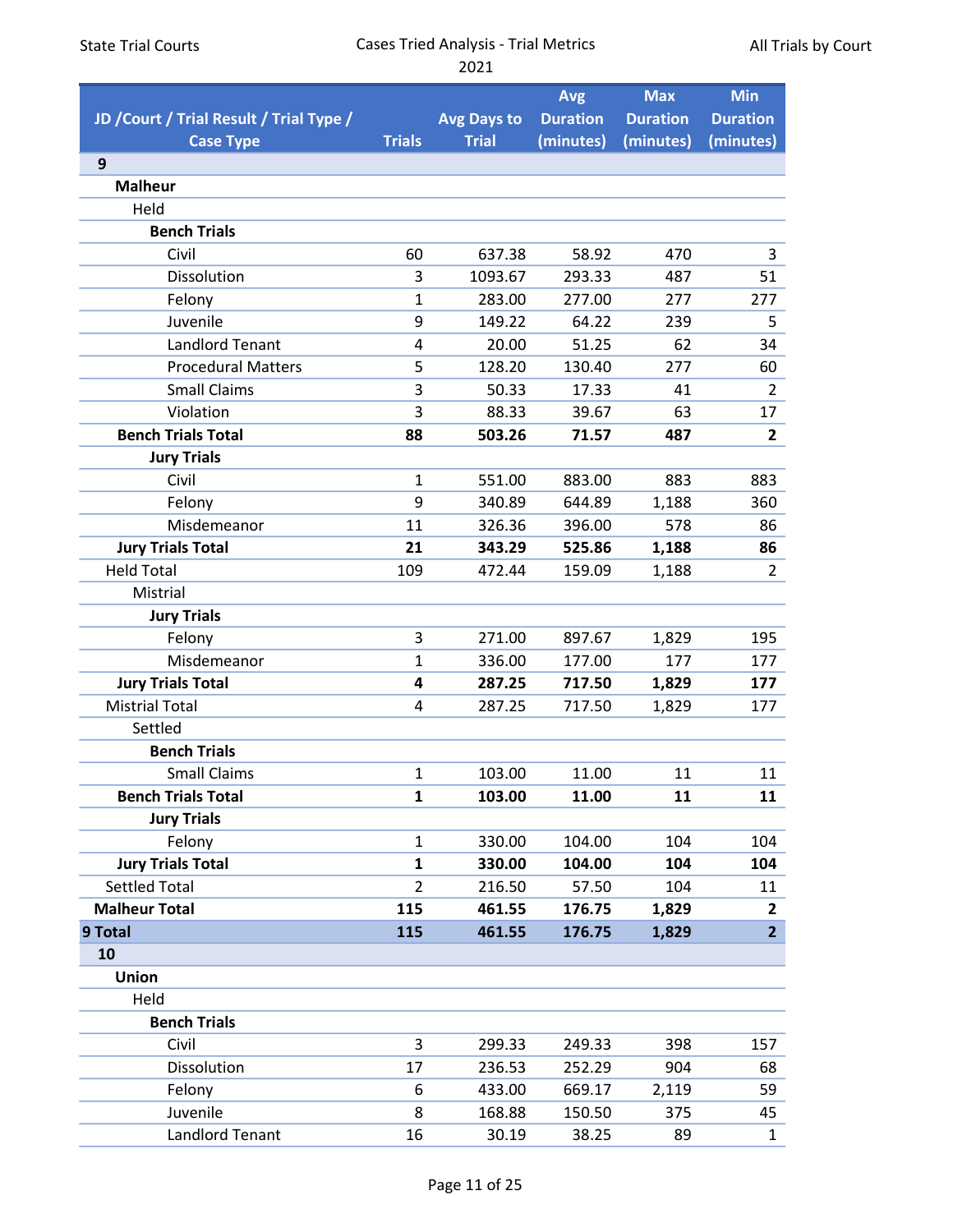|                                          |                |                    | <b>Avg</b>      | <b>Max</b>      | <b>Min</b>      |
|------------------------------------------|----------------|--------------------|-----------------|-----------------|-----------------|
| JD / Court / Trial Result / Trial Type / |                | <b>Avg Days to</b> | <b>Duration</b> | <b>Duration</b> | <b>Duration</b> |
| <b>Case Type</b>                         | <b>Trials</b>  | <b>Trial</b>       | (minutes)       | (minutes)       | (minutes)       |
| Misdemeanor                              | 3              | 322.67             | 232.33          | 480             | 37              |
| <b>Other Domestic Relations</b>          | 8              | 222.25             | 275.88          | 874             | 59              |
| <b>Small Claims</b>                      | 6              | 93.50              | 98.50           | 125             | 26              |
| Violation                                | 19             | 76.00              | 15.84           | 28              | $\mathbf{1}$    |
| <b>Bench Trials Total</b>                | 86             | 163.98             | 170.51          | 2,119           | $\mathbf{1}$    |
| <b>Jury Trials</b>                       |                |                    |                 |                 |                 |
| Felony                                   | 4              | 454.75             | 726.00          | 1,122           | 177             |
| Misdemeanor                              | 3              | 443.00             | 569.33          | 600             | 519             |
| <b>Jury Trials Total</b>                 | 7              | 449.71             | 658.86          | 1,122           | 177             |
| <b>Held Total</b>                        | 93             | 185.48             | 207.27          | 2,119           | $\mathbf{1}$    |
| Mistrial                                 |                |                    |                 |                 |                 |
| <b>Jury Trials</b>                       |                |                    |                 |                 |                 |
| Felony                                   | $\mathbf{1}$   | 245.00             | 348.00          | 348             | 348             |
| Misdemeanor                              | $\mathbf{1}$   | 561.00             | 506.00          | 506             | 506             |
| <b>Jury Trials Total</b>                 | $\overline{2}$ | 403.00             | 427.00          | 506             | 348             |
| <b>Mistrial Total</b>                    | $\overline{2}$ | 403.00             | 427.00          | 506             | 348             |
| <b>Union Total</b>                       | 95             | 190.06             | 211.89          | 2,119           | $\mathbf{1}$    |
| Wallowa                                  |                |                    |                 |                 |                 |
| Held                                     |                |                    |                 |                 |                 |
| <b>Bench Trials</b>                      |                |                    |                 |                 |                 |
| Dissolution                              | 3              | 197.67             | 222.33          | 441             | 69              |
| <b>Landlord Tenant</b>                   | 3              | 27.33              | 80.67           | 120             | 17              |
| Misdemeanor                              | $\mathbf{1}$   | 295.00             | 404.00          | 404             | 404             |
| <b>Other Domestic Relations</b>          | $\overline{2}$ | 2863.50            | 20.50           | 34              | 7               |
| Violation                                | 9              | 65.56              | 21.00           | 47              | $\overline{2}$  |
| <b>Bench Trials Total</b>                | 18             | 404.83             | 85.72           | 441             | $\overline{2}$  |
| <b>Jury Trials</b>                       |                |                    |                 |                 |                 |
| Felony                                   | $\mathbf{1}$   | 315.00             | 1079.00         | 1,079           | 1,079           |
| Misdemeanor                              | $\overline{2}$ | 351.50             | 547.50          | 557             | 538             |
| <b>Jury Trials Total</b>                 | 3              | 339.33             | 724.67          | 1,079           | 538             |
| <b>Held Total</b>                        | 21             | 395.48             | 177.00          | 1,079           | $\overline{2}$  |
| <b>Wallowa Total</b>                     | 21             | 395.48             | 177.00          | 1,079           | $\overline{2}$  |
| 10 Total                                 | 116            | 227.25             | 205.58          | 2,119           | $\mathbf{1}$    |
| 11                                       |                |                    |                 |                 |                 |
| <b>Deschutes</b>                         |                |                    |                 |                 |                 |
| Held                                     |                |                    |                 |                 |                 |
| <b>Bench Trials</b>                      |                |                    |                 |                 |                 |
| Civil                                    | 9              | 651.67             | 294.33          | 706             | 6               |
| Dissolution                              | 52             | 575.96             | 289.71          | 1,218           | $\overline{7}$  |
| Felony                                   | 5              | 235.00             | 911.60          | 1,440           | 520             |
| Juvenile                                 | 25             | 237.88             | 324.52          | 1,777           | 15              |
| <b>Landlord Tenant</b>                   | 33             | 30.15              | 52.82           | 389             | $\overline{2}$  |
| Misdemeanor                              | $\overline{2}$ | 94.00              | 467.50          | 905             | 30              |
| <b>Other Domestic Relations</b>          | 32             | 513.81             | 325.22          | 934             | 8               |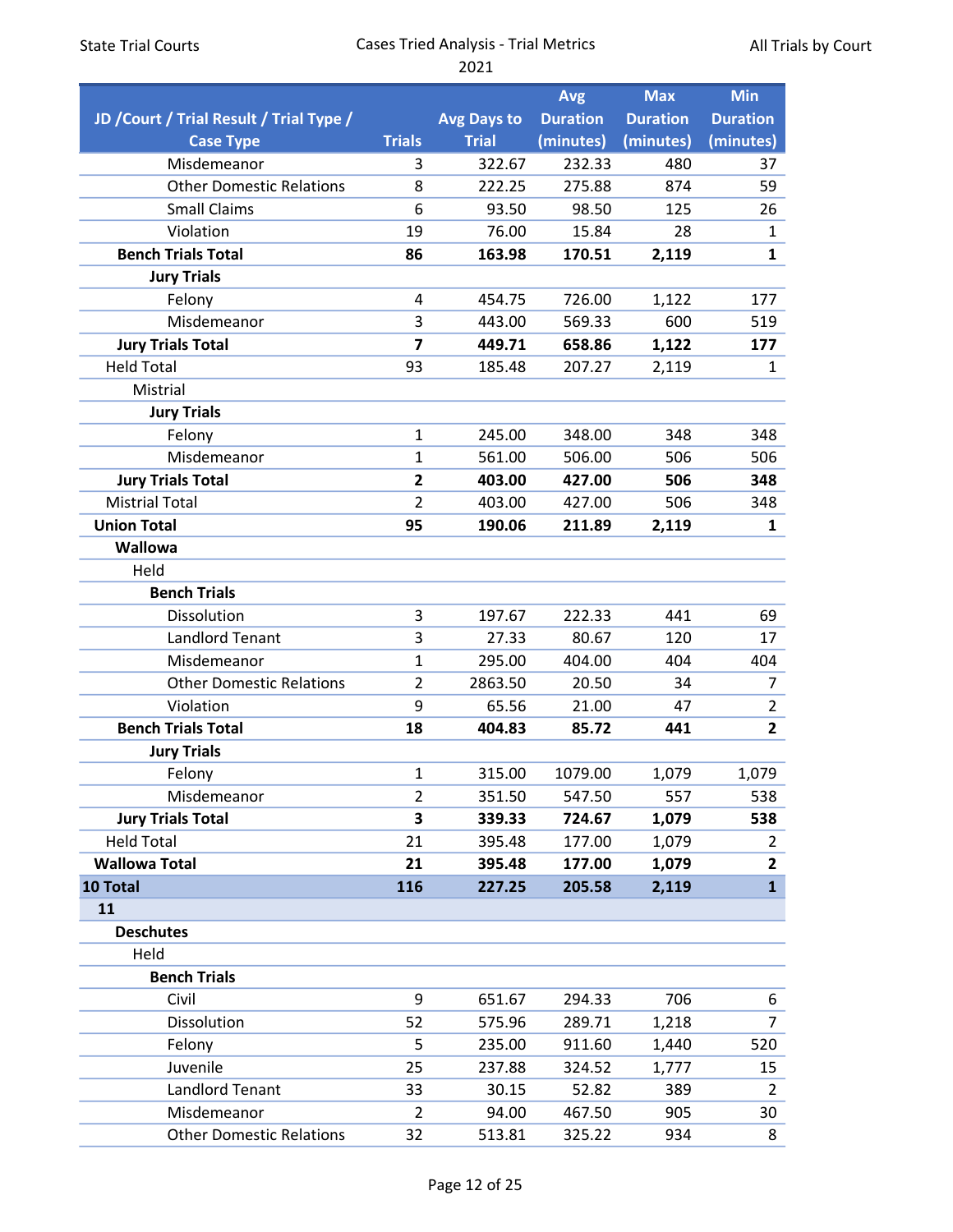| <b>State Trial Courts</b> |  |  |  |
|---------------------------|--|--|--|
|---------------------------|--|--|--|

|                                          |                |                    | Avg             | Max             | <b>Min</b>                   |
|------------------------------------------|----------------|--------------------|-----------------|-----------------|------------------------------|
| JD / Court / Trial Result / Trial Type / |                | <b>Avg Days to</b> | <b>Duration</b> | <b>Duration</b> | <b>Duration</b>              |
| <b>Case Type</b>                         | <b>Trials</b>  | <b>Trial</b>       | (minutes)       | (minutes)       | (minutes)                    |
| Probate                                  | 1              | 1321.00            | 337.00          | 337             | 337                          |
| <b>Procedural Matters</b>                | $\overline{2}$ | 271.50             | 240.00          | 288             | 192                          |
| <b>Protective Order</b>                  | 14             | 60.43              | 98.43           | 257             | $\mathbf{1}$                 |
| <b>Small Claims</b>                      | 50             | 112.76             | 40.68           | 153             | $\mathbf{1}$                 |
| Violation                                | 192            | 81.18              | 7.79            | 68              | $\mathbf{1}$                 |
| <b>Bench Trials Total</b>                | 417            | 202.63             | 117.97          | 1,777           | $\mathbf{1}$                 |
| <b>Jury Trials</b>                       |                |                    |                 |                 |                              |
| Felony                                   | 13             | 837.62             | 1066.15         | 4,796           | 36                           |
| Misdemeanor                              | 23             | 732.52             | 537.78          | 1,252           | 17                           |
| <b>Jury Trials Total</b>                 | 36             | 770.47             | 728.58          | 4,796           | 17                           |
| <b>Held Total</b>                        | 453            | 247.75             | 166.50          | 4,796           | 1                            |
| <b>Deschutes Total</b>                   | 453            | 247.75             | 166.50          | 4,796           | $\mathbf{1}$                 |
| 11 Total                                 | 453            | 247.75             | 166.50          | 4,796           | $\mathbf{1}$                 |
| 12                                       |                |                    |                 |                 |                              |
| <b>Polk</b>                              |                |                    |                 |                 |                              |
| Held                                     |                |                    |                 |                 |                              |
| <b>Bench Trials</b>                      |                |                    |                 |                 |                              |
| Civil                                    | $\overline{2}$ | 333.50             | 37.50           | 45              | 30                           |
| Dissolution                              | 31             | 646.91             | 209.81          | 720             | 4                            |
| Felony                                   | 8              | 458.33             | 858.75          | 1,590           | 150                          |
| Juvenile                                 | 3              | 50.67              | 349.17          | 491             | 15                           |
| <b>Landlord Tenant</b>                   | 11             | 20.27              | 45.00           | 90              | 10                           |
| Misdemeanor                              | 4              | 764.75             | 49.75           | 135             | 4                            |
| <b>Other Domestic Relations</b>          | 25             | 949.96             | 167.52          | 480             | 15                           |
| <b>Procedural Matters</b>                | 3              | 129.00             | 10.00           | 10              | 10                           |
| <b>Small Claims</b>                      | 23             | 85.48              | 48.57           | 135             | 5                            |
| Violation<br><b>Bench Trials Total</b>   | 93<br>203      | 166.00             | 7.98<br>123.03  | 40              | $\mathbf{1}$<br>$\mathbf{1}$ |
|                                          |                | 341.20             |                 | 1,590           |                              |
| <b>Jury Trials</b>                       | 22             |                    | 1176.70         |                 |                              |
| Felony<br>Misdemeanor                    | 27             | 460.28<br>370.93   | 402.56          | 2,250<br>864    | 30<br>5                      |
| <b>Jury Trials Total</b>                 | 49             | 427.68             | 894.24          |                 | 5                            |
| <b>Held Total</b>                        | 252            | 363.66             | 323.28          | 2,250<br>2,250  | $\mathbf 1$                  |
| Settled                                  |                |                    |                 |                 |                              |
| <b>Bench Trials</b>                      |                |                    |                 |                 |                              |
| Dissolution                              | $\mathbf{1}$   | 274.00             | 1.00            | $\mathbf{1}$    | 1                            |
| <b>Bench Trials Total</b>                | 1              | 274.00             | 1.00            | 1               | 1                            |
| <b>Settled Total</b>                     | $\mathbf{1}$   | 274.00             | 1.00            | 1               | $\mathbf 1$                  |
| <b>Polk Total</b>                        | 253            | 363.34             | 322.15          | 2,250           | 1                            |
| 12 Total                                 | 253            | 363.34             | 322.15          | 2,250           | $\mathbf{1}$                 |
| 13                                       |                |                    |                 |                 |                              |
| Klamath                                  |                |                    |                 |                 |                              |
| Held                                     |                |                    |                 |                 |                              |
| <b>Bench Trials</b>                      |                |                    |                 |                 |                              |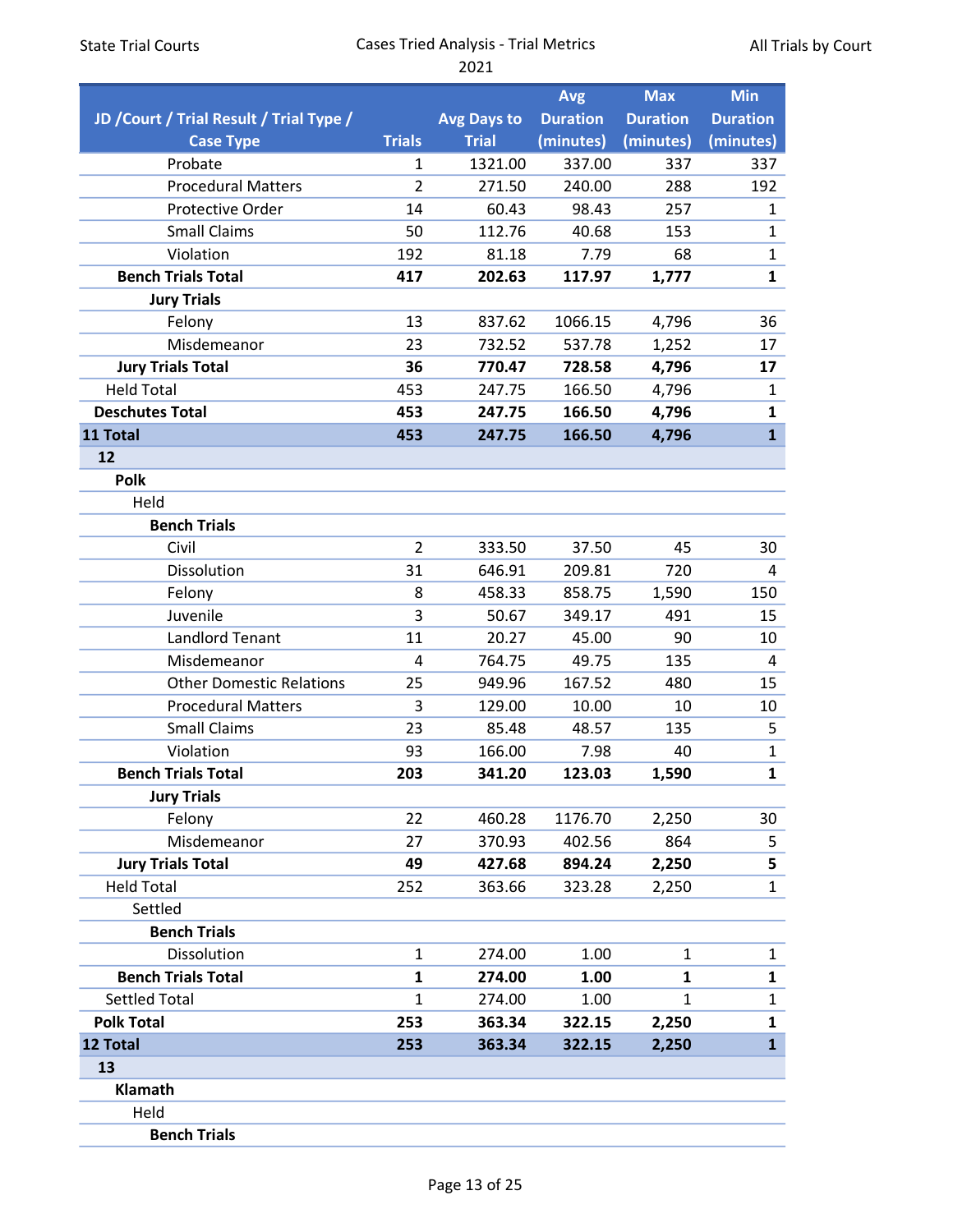|                                          |                |                    | <b>Avg</b>      | <b>Max</b>      | <b>Min</b>      |
|------------------------------------------|----------------|--------------------|-----------------|-----------------|-----------------|
| JD / Court / Trial Result / Trial Type / |                | <b>Avg Days to</b> | <b>Duration</b> | <b>Duration</b> | <b>Duration</b> |
| <b>Case Type</b>                         | <b>Trials</b>  | <b>Trial</b>       | (minutes)       | (minutes)       | (minutes)       |
| Civil                                    | 9              | 657.56             | 267.44          | 540             | $\overline{2}$  |
| Dissolution                              | 17             | 446.71             | 351.35          | 1,124           | 4               |
| Felony                                   | 6              | 237.33             | 112.33          | 582             | 10              |
| Juvenile                                 | 3              | 88.00              | 58.33           | 62              | 51              |
| <b>Landlord Tenant</b>                   | 51             | 21.47              | 25.98           | 128             | 5               |
| Misdemeanor                              | 5              | 387.40             | 54.20           | 148             | 19              |
| <b>Other Domestic Relations</b>          | 22             | 543.50             | 105.91          | 390             | 12              |
| Probate                                  | 1              | 1154.00            | 1020.00         | 1,020           | 1,020           |
| <b>Procedural Matters</b>                | $\mathbf 1$    | 62.00              | 35.00           | 35              | 35              |
| <b>Small Claims</b>                      | 66             | 64.79              | 23.92           | 81              | $\mathbf{1}$    |
| Violation                                | 79             | 79.13              | 6.62            | 31              | $\mathbf{1}$    |
| <b>Bench Trials Total</b>                | 260            | 161.28             | 62.74           | 1,124           | $\mathbf{1}$    |
| <b>Jury Trials</b>                       |                |                    |                 |                 |                 |
| Felony                                   | 11             | 748.18             | 550.09          | 983             | 96              |
| Misdemeanor                              | $\overline{4}$ | 537.00             | 322.25          | 504             | 180             |
| <b>Jury Trials Total</b>                 | 15             | 691.87             | 489.33          | 983             | 96              |
| <b>Held Total</b>                        | 275            | 190.22             | 86.01           | 1,124           | $\mathbf{1}$    |
| Mistrial                                 |                |                    |                 |                 |                 |
| <b>Jury Trials</b>                       |                |                    |                 |                 |                 |
| Felony                                   | 3              | 315.00             | 213.33          | 230             | 205             |
| <b>Jury Trials Total</b>                 | 3              | 315.00             | 213.33          | 230             | 205             |
| <b>Mistrial Total</b>                    | 3              | 315.00             | 213.33          | 230             | 205             |
| Settled                                  |                |                    |                 |                 |                 |
| <b>Bench Trials</b>                      |                |                    |                 |                 |                 |
| Dissolution                              | $\mathbf{1}$   | 1567.00            | 20.00           | 20              | 20              |
| <b>Bench Trials Total</b>                | 1              | 1567.00            | 20.00           | 20              | 20              |
| <b>Settled Total</b>                     | 1              | 1567.00            | 20.00           | 20              | 20              |
| <b>Klamath Total</b>                     | 279            | 196.49             | 87.14           | 1,124           | $\mathbf{1}$    |
| 13 Total                                 | 279            | 196.49             | 87.14           | 1,124           | $\mathbf{1}$    |
| 14                                       |                |                    |                 |                 |                 |
| Josephine                                |                |                    |                 |                 |                 |
| Held                                     |                |                    |                 |                 |                 |
| <b>Bench Trials</b>                      |                |                    |                 |                 |                 |
| Civil                                    | 9              | 637.00             | 151.67          | 370             | 4               |
| Dissolution                              | 19             | 267.47             | 174.42          | 360             | 3               |
| Felony                                   | $\overline{2}$ | 254.00             | 42.50           | 65              | 20              |
| Juvenile                                 | 6              | 110.00             | 280.17          | 592             | 3               |
| <b>Landlord Tenant</b>                   | 42             | 30.19              | 62.76           | 478             | $\overline{2}$  |
| Misdemeanor                              | $\overline{2}$ | 117.00             | 59.50           | 74              | 45              |
| <b>Other Domestic Relations</b>          | 12             | 323.50             | 110.50          | 300             | 12              |
| Probate                                  | $\mathbf{1}$   | 958.00             | 90.00           | 90              | 90              |
| <b>Small Claims</b>                      | 23             | 198.65             | 61.74           | 120             | 5               |
| Violation                                | 277            | 141.58             | 8.04            | 315             | $\mathbf{1}$    |
| <b>Bench Trials Total</b>                | 393            | 158.05             | 36.29           | 592             | $\mathbf{1}$    |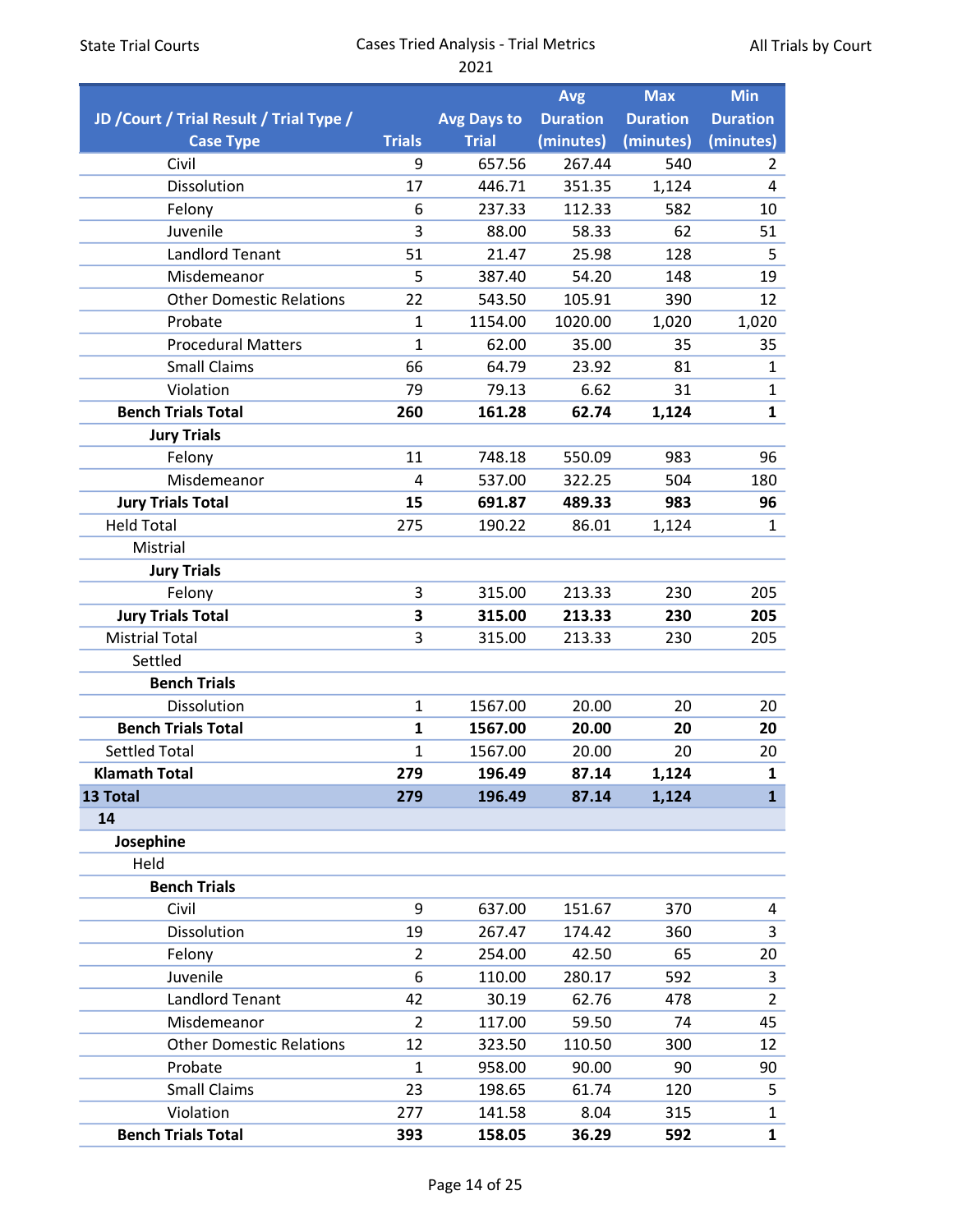| <b>State Trial Courts</b>                | <b>Cases Tried Analysis - Trial Metrics</b> | All Trials by Court |                 |                 |                         |  |
|------------------------------------------|---------------------------------------------|---------------------|-----------------|-----------------|-------------------------|--|
|                                          |                                             | 2021                |                 |                 |                         |  |
|                                          |                                             |                     | <b>Avg</b>      | <b>Max</b>      | <b>Min</b>              |  |
| JD / Court / Trial Result / Trial Type / |                                             | <b>Avg Days to</b>  | <b>Duration</b> | <b>Duration</b> | <b>Duration</b>         |  |
| <b>Case Type</b>                         | <b>Trials</b>                               | <b>Trial</b>        | (minutes)       | (minutes)       | (minutes)               |  |
| <b>Jury Trials</b>                       |                                             |                     |                 |                 |                         |  |
| Civil                                    | $\overline{2}$                              | 525.00              | 772.50          | 975             | 570                     |  |
| Felony                                   | 14                                          | 388.50              | 1089.43         | 3,336           | 300                     |  |
| Misdemeanor                              | 13                                          | 827.77              | 412.62          | 900             | 130                     |  |
| <b>Jury Trials Total</b>                 | 29                                          | 594.83              | 764.17          | 3,336           | 130                     |  |
| <b>Held Total</b>                        | 422                                         | 188.06              | 86.31           | 3,336           | 1                       |  |
| Mistrial                                 |                                             |                     |                 |                 |                         |  |
| <b>Jury Trials</b>                       |                                             |                     |                 |                 |                         |  |
| Felony                                   | 4                                           | 432.25              | 1184.75         | 3,338           | 270                     |  |
| <b>Jury Trials Total</b>                 | 4                                           | 432.25              | 1184.75         | 3,338           | 270                     |  |
| <b>Mistrial Total</b>                    | 4                                           | 432.25              | 1184.75         | 3,338           | 270                     |  |
| Settled                                  |                                             |                     |                 |                 |                         |  |
| <b>Bench Trials</b>                      |                                             |                     |                 |                 |                         |  |
| <b>Landlord Tenant</b>                   | $\mathbf{1}$                                | 27.00               | 10.00           | 10              | 10                      |  |
| <b>Other Domestic Relations</b>          | $\overline{2}$                              | 149.00              | 22.50           | 30              | 15                      |  |
| <b>Bench Trials Total</b>                | 3                                           | 108.33              | 18.33           | 30              | 10                      |  |
| <b>Settled Total</b>                     | 3                                           | 108.33              | 18.33           | 30              | 10                      |  |
| <b>Josephine Total</b>                   | 429                                         | 189.78              | 96.08           | 3,338           | 1                       |  |
| 14 Total                                 | 429                                         | 189.78              | 96.08           | 3,338           | $\mathbf{1}$            |  |
| 15                                       |                                             |                     |                 |                 |                         |  |
| Coos                                     |                                             |                     |                 |                 |                         |  |
| Held                                     |                                             |                     |                 |                 |                         |  |
| <b>Bench Trials</b>                      |                                             |                     |                 |                 |                         |  |
| Civil                                    | 9                                           | 206.56              | 359.89          | 738             | 15                      |  |
| Dissolution                              | 28                                          | 185.82              | 207.50          | 636             | 7                       |  |
| Felony                                   | $\mathsf{3}$                                | 100.67              | 156.33          | 163             | 146                     |  |
| Juvenile                                 | 18                                          | 142.28              | 466.72          | 897             | 66                      |  |
| <b>Landlord Tenant</b>                   | 24                                          | 22.25               | 46.33           | 125             | $\overline{\mathbf{3}}$ |  |
| Misdemeanor                              | 11                                          | 211.73              | 109.36          | 186             | 6                       |  |
| <b>Other Domestic Relations</b>          | 22                                          | 219.59              | 126.50          | 389             | $\overline{7}$          |  |
| <b>Small Claims</b>                      | 13                                          | 125.15              | 49.77           | 121             | $\overline{\mathbf{5}}$ |  |
| Violation                                | 289                                         | 117.02              | 7.01            | 94              | $\mathbf{1}$            |  |
| <b>Bench Trials Total</b>                | 417                                         | 127.26              | 61.61           | 897             | $\mathbf{1}$            |  |
| <b>Jury Trials</b>                       |                                             |                     |                 |                 |                         |  |
| Civil                                    | $\overline{2}$                              | 445.00              | 2365.00         |                 |                         |  |
|                                          |                                             |                     |                 | 3,385           | 1,345                   |  |
| Felony                                   | 18                                          | 197.89              | 400.06          | 527             | 81                      |  |
| Misdemeanor                              | 19                                          | 252.74              | 309.00          | 433             | 3                       |  |
| <b>Jury Trials Total</b>                 | 39                                          | 237.28              | 456.46          | 3,385           | $\overline{\mathbf{3}}$ |  |
| <b>Held Total</b>                        | 456                                         | 136.67              | 95.38           | 3,385           | 1                       |  |
| Mistrial                                 |                                             |                     |                 |                 |                         |  |
| <b>Jury Trials</b>                       |                                             |                     |                 |                 |                         |  |
| Felony                                   | $\mathbf{1}$                                | 70.00               | 254.00          | 254             | 254                     |  |
| <b>Jury Trials Total</b>                 | $\mathbf{1}$                                | 70.00               | 254.00          | 254             | 254                     |  |
| <b>Mistrial Total</b>                    | $\mathbf{1}$                                | 70.00               | 254.00          | 254             | 254                     |  |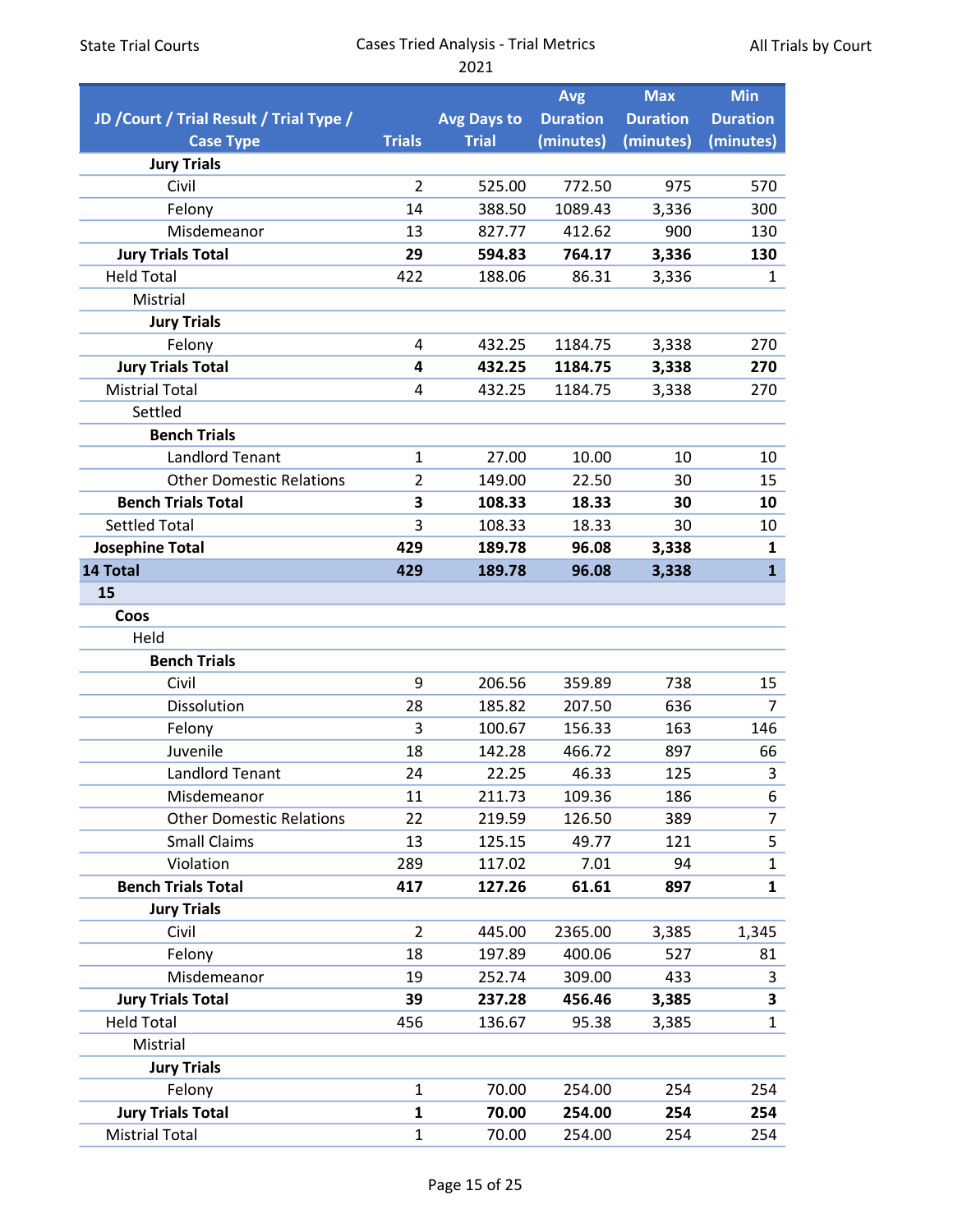| <b>State Trial Courts</b> |  |
|---------------------------|--|
|---------------------------|--|

All Trials by Court

|                                          |                |                    | <b>Avg</b>      | <b>Max</b>      | <b>Min</b>                       |
|------------------------------------------|----------------|--------------------|-----------------|-----------------|----------------------------------|
| JD / Court / Trial Result / Trial Type / |                | <b>Avg Days to</b> | <b>Duration</b> | <b>Duration</b> | <b>Duration</b>                  |
| <b>Case Type</b>                         | <b>Trials</b>  | <b>Trial</b>       | (minutes)       | (minutes)       | (minutes)                        |
| Settled                                  |                |                    |                 |                 |                                  |
| <b>Bench Trials</b>                      |                |                    |                 |                 |                                  |
| Dissolution                              | $\overline{2}$ | 191.50             | 10.00           | 15              | 5                                |
| <b>Landlord Tenant</b>                   | 3              | 16.00              | 7.67            | 10              | 3                                |
| <b>Other Domestic Relations</b>          | 1              | 137.00             | 20.00           | 20              | 20                               |
| <b>Bench Trials Total</b>                | 6              | 94.67              | 10.50           | 20              | 3                                |
| <b>Settled Total</b>                     | 6              | 94.67              | 10.50           | 20              | 3                                |
| <b>Coos Total</b>                        | 463            | 135.98             | 94.62           | 3,385           | $\mathbf{1}$                     |
| <b>Curry</b>                             |                |                    |                 |                 |                                  |
| Held                                     |                |                    |                 |                 |                                  |
| <b>Bench Trials</b>                      |                |                    |                 |                 |                                  |
| Civil                                    | $\mathbf{1}$   | 202.00             | 220.00          | 220             | 220                              |
| Dissolution                              | 12             | 282.00             | 230.23          | 521             | $\overline{2}$                   |
| Felony                                   | 1              | 79.00              | 273.00          | 273             | 273                              |
| Juvenile                                 | 6              | 129.67             | 304.83          | 811             | 26                               |
| <b>Landlord Tenant</b>                   | 11             | 72.73              | 26.64           | 45              | 8                                |
| Misdemeanor                              | 5              | 238.20             | 255.20          | 848             | 59                               |
| <b>Other Domestic Relations</b>          | 3              | 140.67             | 98.33           | 242             | 10                               |
| Violation                                | 20<br>59       | 86.10              | 20.60           | 98              | $\overline{2}$<br>$\overline{2}$ |
| <b>Bench Trials Total</b>                |                | 147.67             | 126.52          | 848             |                                  |
| <b>Jury Trials</b><br>Felony             | 4              | 689.50             | 307.75          | 426             | 223                              |
| Misdemeanor                              | 10             | 264.70             | 367.40          | 535             | 158                              |
| <b>Jury Trials Total</b>                 | 14             | 386.07             | 350.36          | 535             | 158                              |
| <b>Held Total</b>                        | 73             | 192.77             | 168.86          | 848             | $\overline{2}$                   |
| Hung Jury                                |                |                    |                 |                 |                                  |
| <b>Jury Trials</b>                       |                |                    |                 |                 |                                  |
| Misdemeanor                              | $\mathbf 1$    | 359.00             | 709.00          | 709             | 709                              |
| <b>Jury Trials Total</b>                 | $\mathbf{1}$   | 359.00             | 709.00          | 709             | 709                              |
| Hung Jury Total                          | $\mathbf 1$    | 359.00             | 709.00          | 709             | 709                              |
| Settled                                  |                |                    |                 |                 |                                  |
| <b>Bench Trials</b>                      |                |                    |                 |                 |                                  |
| Dissolution                              | $\mathbf{1}$   | 53.00              | 51.00           | 51              | 51                               |
| <b>Bench Trials Total</b>                | 1              | 53.00              | 51.00           | 51              | 51                               |
| <b>Settled Total</b>                     | 1              | 53.00              | 51.00           | 51              | 51                               |
| <b>Curry Total</b>                       | 75             | 193.12             | 174.42          | 848             | 2                                |
| 15 Total                                 | 538            | 144.04             | 105.87          | 3,385           | $\mathbf{1}$                     |
| 16                                       |                |                    |                 |                 |                                  |
| <b>Douglas</b>                           |                |                    |                 |                 |                                  |
| Held                                     |                |                    |                 |                 |                                  |
| <b>Bench Trials</b>                      |                |                    |                 |                 |                                  |
| Civil                                    | 5              | 483.80             | 156.60          | 308             | 3                                |
| Civil Commitment                         | 2              | 9.00               | 124.00          | 132             | 116                              |
| Dissolution                              | 43             | 436.49             | 105.21          | 749             | $\mathbf{1}$                     |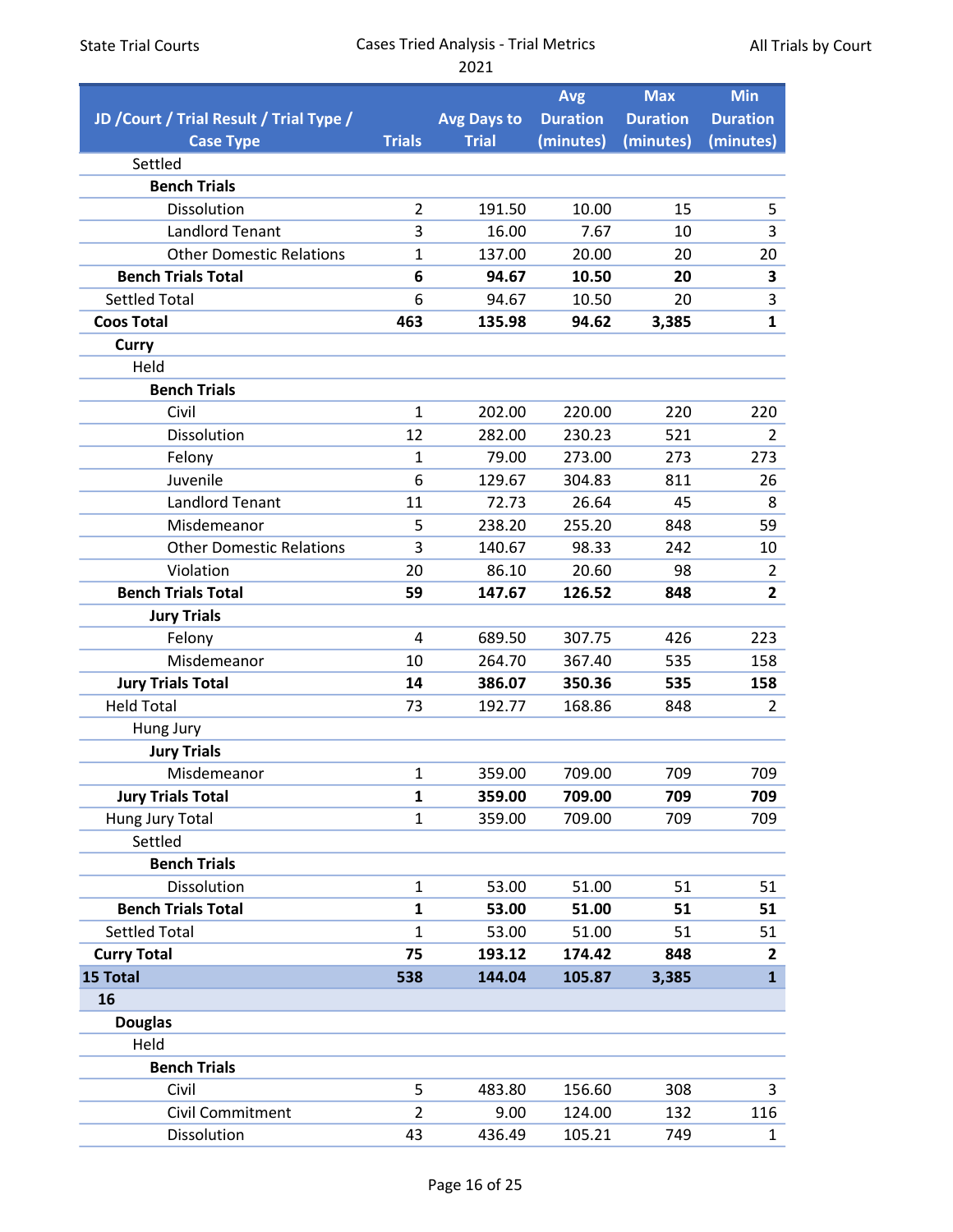|                                          |                |                    | <b>Avg</b>      | <b>Max</b>      | <b>Min</b>      |
|------------------------------------------|----------------|--------------------|-----------------|-----------------|-----------------|
| JD / Court / Trial Result / Trial Type / |                | <b>Avg Days to</b> | <b>Duration</b> | <b>Duration</b> | <b>Duration</b> |
| <b>Case Type</b>                         | <b>Trials</b>  | <b>Trial</b>       | (minutes)       | (minutes)       | (minutes)       |
| Felony                                   | 4              | 554.75             | 167.25          | 322             | 4               |
| Juvenile                                 | 14             | 99.86              | 303.79          | 733             | 17              |
| <b>Landlord Tenant</b>                   | 45             | 35.60              | 35.11           | 160             | $\mathbf{1}$    |
| Misdemeanor                              | 3              | 447.33             | 249.00          | 501             | 14              |
| <b>Other Domestic Relations</b>          | 35             | 423.09             | 91.09           | 455             | $\overline{2}$  |
| Probate                                  | $\overline{2}$ | 814.33             | 1219.00         | 1,583           | 491             |
| <b>Small Claims</b>                      | 26             | 441.81             | 35.65           | 202             | $\overline{2}$  |
| Violation                                | 40             | 179.75             | 11.93           | 78              | $\mathbf{1}$    |
| <b>Bench Trials Total</b>                | 219            | 289.52             | 95.70           | 1,583           | $\mathbf{1}$    |
| <b>Jury Trials</b>                       |                |                    |                 |                 |                 |
| Civil                                    | $\mathbf{1}$   | 447.00             | 1166.00         | 1,166           | 1,166           |
| Felony                                   | 14             | 365.40             | 791.73          | 3,401           | 4               |
| Misdemeanor                              | 11             | 496.00             | 381.18          | 871             | $\overline{2}$  |
| <b>Jury Trials Total</b>                 | 26             | 421.63             | 638.33          | 3,401           | $\overline{2}$  |
| <b>Held Total</b>                        | 244            | 303.96             | 155.01          | 3,401           | $\mathbf{1}$    |
| Mistrial                                 |                |                    |                 |                 |                 |
| <b>Jury Trials</b>                       |                |                    |                 |                 |                 |
| Felony                                   | $\mathbf{1}$   | 995.00             | 151.00          | 151             | 151             |
| Misdemeanor                              | $\mathbf{1}$   | 173.00             | 328.00          | 328             | 328             |
| <b>Jury Trials Total</b>                 | $\overline{2}$ | 584.00             | 239.50          | 328             | 151             |
| <b>Mistrial Total</b>                    | $\overline{2}$ | 584.00             | 239.50          | 328             | 151             |
| Settled                                  |                |                    |                 |                 |                 |
| <b>Bench Trials</b>                      |                |                    |                 |                 |                 |
| Civil Commitment                         | $\mathbf{1}$   | 4.00               | 11.00           | 11              | 11              |
| Dissolution                              | 14             | 443.86             | 22.71           | 75              | $\mathbf{1}$    |
| Juvenile                                 | 1              | 551.00             | 5.00            | 5               | 5               |
| <b>Landlord Tenant</b>                   | 5              | 36.40              | 5.60            | 11              | $\mathbf{1}$    |
| <b>Other Domestic Relations</b>          | 6              | 375.00             | 39.67           | 127             | $\mathbf 1$     |
| <b>Small Claims</b>                      | $\mathbf{1}$   | 614.00             | 4.00            | 4               | 4               |
| <b>Bench Trials Total</b>                | 28             | 350.54             | 21.57           | 127             | $\mathbf{1}$    |
| <b>Settled Total</b>                     | 28             | 350.54             | 21.57           | 127             | $\mathbf{1}$    |
| <b>Douglas Total</b>                     | 274            | 310.69             | 142.13          | 3,401           | 1               |
| 16 Total                                 | 274            | 310.69             | 142.13          | 3,401           | $\mathbf{1}$    |
| 17                                       |                |                    |                 |                 |                 |
| Lincoln                                  |                |                    |                 |                 |                 |
| Held                                     |                |                    |                 |                 |                 |
| <b>Bench Trials</b>                      |                |                    |                 |                 |                 |
| Civil                                    | 6              | 388.33             | 284.83          | 650             | 64              |
| Dissolution                              | 25             | 350.16             | 359.20          | 1,817           | 24              |
| Felony                                   | 8              | 330.63             | 47.88           | 160             | 16              |
| Juvenile                                 | 8              | 75.00              | 167.13          | 922             | 25              |
| <b>Landlord Tenant</b>                   | 13             | 24.15              | 38.92           | 96              | $\overline{2}$  |
| Misdemeanor                              | 5              | 268.60             | 54.60           | 166             | 11              |
| <b>Other Domestic Relations</b>          | 15             | 329.80             | 223.40          | 1,092           | $\overline{7}$  |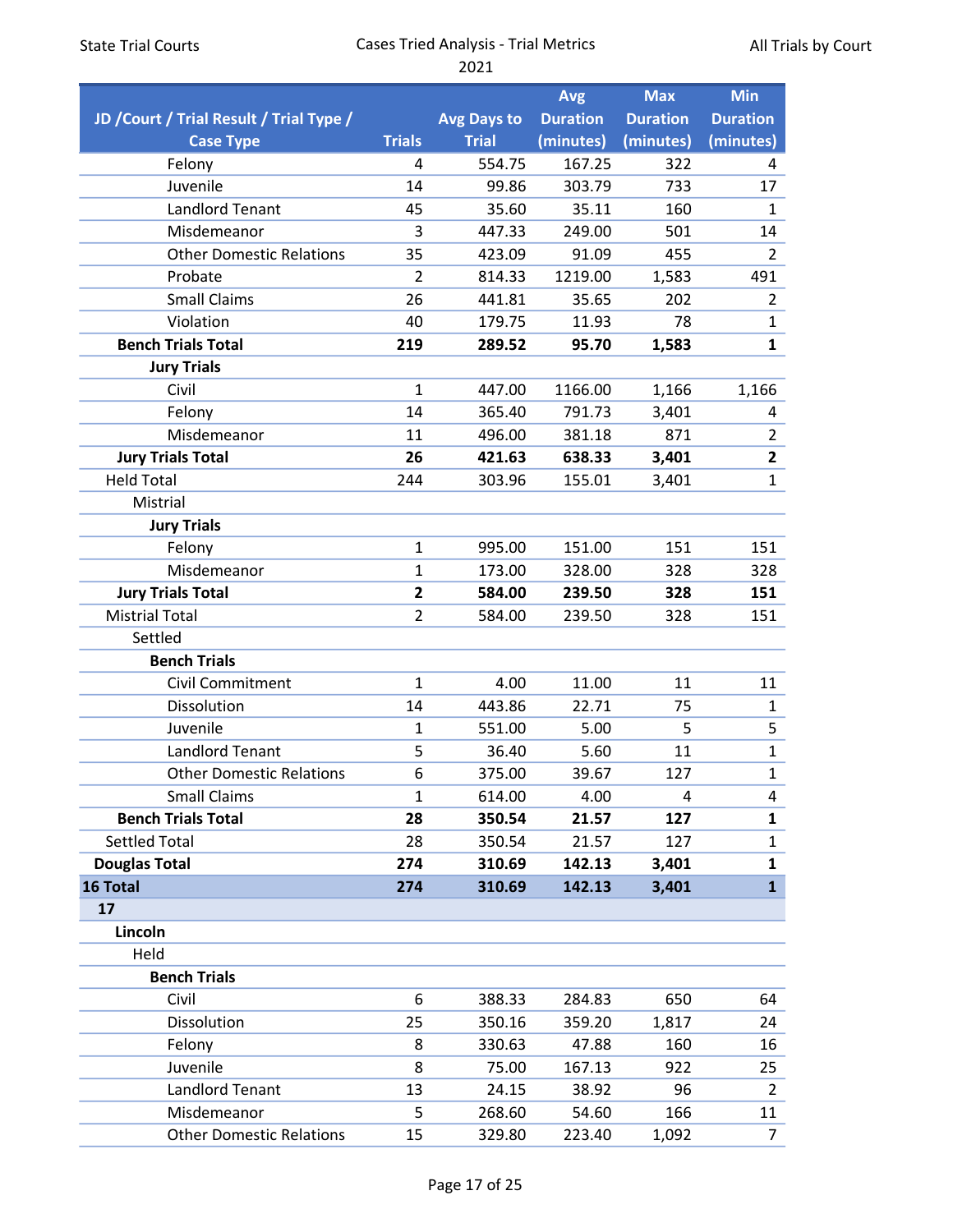|                                          |                |                    | <b>Avg</b>      | <b>Max</b>      | <b>Min</b>      |
|------------------------------------------|----------------|--------------------|-----------------|-----------------|-----------------|
| JD / Court / Trial Result / Trial Type / |                | <b>Avg Days to</b> | <b>Duration</b> | <b>Duration</b> | <b>Duration</b> |
| <b>Case Type</b>                         | <b>Trials</b>  | <b>Trial</b>       | (minutes)       | (minutes)       | (minutes)       |
| <b>Procedural Matters</b>                | 4              | 317.75             | 126.00          | 220             | 54              |
| Violation                                | 58             | 126.86             | 50.26           | 952             | 1               |
| <b>Bench Trials Total</b>                | 142            | 208.18             | 140.55          | 1,817           | $\mathbf{1}$    |
| <b>Jury Trials</b>                       |                |                    |                 |                 |                 |
| Civil                                    | $\overline{2}$ | 1540.50            | 1338.50         | 1,925           | 752             |
| Felony                                   | 25             | 396.96             | 1035.80         | 2,643           | 15              |
| Misdemeanor                              | 37             | 434.68             | 492.35          | 1,125           | 15              |
| <b>Jury Trials Total</b>                 | 64             | 454.50             | 731.08          | 2,643           | 15              |
| <b>Held Total</b>                        | 206            | 284.71             | 324.01          | 2,643           | $\mathbf{1}$    |
| Hung Jury                                |                |                    |                 |                 |                 |
| <b>Jury Trials</b>                       |                |                    |                 |                 |                 |
| Misdemeanor                              | $\mathbf{1}$   | 532.00             | 486.00          | 486             | 486             |
| <b>Jury Trials Total</b>                 | $\mathbf{1}$   | 532.00             | 486.00          | 486             | 486             |
| Hung Jury Total                          | $\mathbf{1}$   | 532.00             | 486.00          | 486             | 486             |
| Mistrial                                 |                |                    |                 |                 |                 |
| <b>Jury Trials</b>                       |                |                    |                 |                 |                 |
| Felony                                   | $\overline{2}$ | 267.00             | 573.50          | 958             | 189             |
| Misdemeanor                              | $\overline{2}$ | 578.50             | 654.00          | 654             | 654             |
| <b>Jury Trials Total</b>                 | 4              | 422.75             | 613.75          | 958             | 189             |
| <b>Mistrial Total</b>                    | 4              | 422.75             | 613.75          | 958             | 189             |
| <b>Lincoln Total</b>                     | 209            | 288.50             | 330.27          | 2,643           | 1               |
| 17 Total                                 | 209            | 288.50             | 330.27          | 2,643           | $\mathbf{1}$    |
| 18                                       |                |                    |                 |                 |                 |
| Clatsop                                  |                |                    |                 |                 |                 |
| Held                                     |                |                    |                 |                 |                 |
| <b>Bench Trials</b>                      |                |                    |                 |                 |                 |
| Civil                                    | $\mathbf{1}$   | 252.00             | 1362.00         | 1,362           | 1,362           |
| Dissolution                              | 12             | 547.00             | 170.50          | 530             | 6               |
| Juvenile                                 | 18             | 198.50             | 266.00          | 1,165           | 11              |
| <b>Landlord Tenant</b>                   | 18             | 78.83              | 48.22           | 236             | $\mathbf{1}$    |
| Misdemeanor                              | $\overline{2}$ | 300.00             | 92.00           | 92              | 92              |
| <b>Other Domestic Relations</b>          | 8              | 296.63             | 54.75           | 152             | 5               |
| <b>Procedural Matters</b>                | $\overline{2}$ | 301.50             | 11.00           | 18              | 4               |
| <b>Small Claims</b>                      | $\overline{7}$ | 212.33             | 47.56           | 97              | 14              |
| Violation                                | 146            | 316.12             | 15.62           | 75              | 1               |
| <b>Bench Trials Total</b>                | 214            | 293.75             | 57.48           | 1,362           | $\mathbf{1}$    |
| <b>Jury Trials</b>                       |                |                    |                 |                 |                 |
| Civil                                    | $\overline{2}$ | 754.50             | 1453.50         | 1,872           | 1,035           |
| Felony                                   | 4              | 379.75             | 951.00          | 1,410           | 543             |
| Misdemeanor                              | 4              | 432.75             | 496.25          | 588             | 420             |
| <b>Jury Trials Total</b>                 | 10             | 522.33             | 966.92          | 1,872           | 420             |
| <b>Held Total</b>                        | 224            | 305.78             | 105.35          | 1,872           | $\mathbf{1}$    |
| Settled                                  |                |                    |                 |                 |                 |
| <b>Bench Trials</b>                      |                |                    |                 |                 |                 |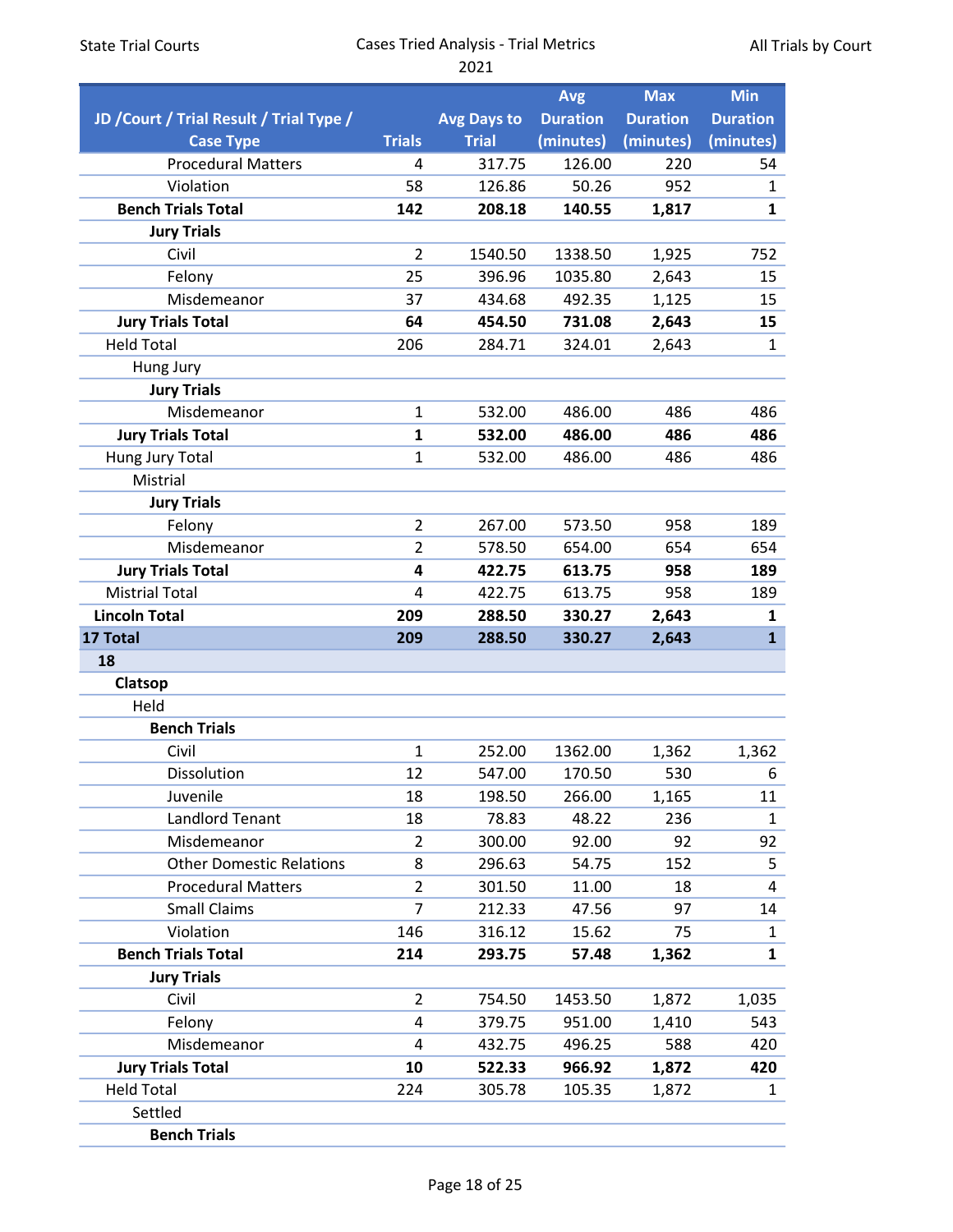|  |  |  | <b>State Trial Courts</b> |
|--|--|--|---------------------------|
|--|--|--|---------------------------|

|                                          |                |                    | <b>Avg</b>      | <b>Max</b>      | <b>Min</b>              |
|------------------------------------------|----------------|--------------------|-----------------|-----------------|-------------------------|
| JD / Court / Trial Result / Trial Type / |                | <b>Avg Days to</b> | <b>Duration</b> | <b>Duration</b> | <b>Duration</b>         |
| <b>Case Type</b>                         | <b>Trials</b>  | <b>Trial</b>       | (minutes)       | (minutes)       | (minutes)               |
| Dissolution                              | 3              | 384.33             | 12.00           | 18              | 1                       |
| Juvenile                                 | $\overline{2}$ | 263.00             | 1066.50         | 1,069           | 1,064                   |
| <b>Landlord Tenant</b>                   | $\overline{2}$ | 26.50              | 2.00            | 3               | 1                       |
| <b>Other Domestic Relations</b>          | $\mathbf{1}$   | 718.00             | 10.00           | 10              | 10                      |
| <b>Bench Trials Total</b>                | 8              | 306.25             | 272.88          | 1,069           | $\mathbf{1}$            |
| <b>Settled Total</b>                     | 8              | 306.25             | 272.88          | 1,069           | $\mathbf{1}$            |
| <b>Clatsop Total</b>                     | 230            | 305.79             | 111.03          | 1,872           | 1                       |
| 18 Total                                 | 230            | 305.79             | 111.03          | 1,872           | $\mathbf{1}$            |
| 19                                       |                |                    |                 |                 |                         |
| Columbia                                 |                |                    |                 |                 |                         |
| Held                                     |                |                    |                 |                 |                         |
| <b>Bench Trials</b>                      |                |                    |                 |                 |                         |
| Civil                                    | 3              | 758.67             | 133.33          | 276             | 11                      |
| Dissolution                              | 12             | 888.92             | 275.33          | 817             | 30                      |
| Felony                                   | $\overline{2}$ | 346.50             | 29.00           | 39              | 19                      |
| Juvenile                                 | 3              | 94.00              | 48.00           | 106             | $\overline{2}$          |
| <b>Landlord Tenant</b>                   | 11             | 29.64              | 39.36           | 72              | 3                       |
| Misdemeanor                              | $\overline{2}$ | 534.50             | 604.00          | 884             | 324                     |
| <b>Other Domestic Relations</b>          | $\overline{7}$ | 685.57             | 120.29          | 396             | 8                       |
| Probate                                  | $\mathbf{1}$   | 929.00             | 18.00           | 18              | 18                      |
| <b>Procedural Matters</b>                | $\mathbf{1}$   | 974.00             | 225.00          | 225             | 225                     |
| <b>Protective Order</b>                  | $\mathbf{1}$   | 1032.00            | 64.00           | 64              | 64                      |
| <b>Small Claims</b>                      | 7              | 587.57             | 36.00           | 61              | $\overline{2}$          |
| Violation                                | 3              | 235.33             | 29.67           | 74              | $\overline{2}$          |
| <b>Bench Trials Total</b>                | 53             | 525.77             | 132.77          | 884             | $\overline{\mathbf{2}}$ |
| <b>Jury Trials</b>                       |                |                    |                 |                 |                         |
| Felony                                   | $\overline{2}$ | 433.00             | 728.00          | 739             | 717                     |
| Misdemeanor                              | 3              | 526.33             | 437.33          | 557             | 299                     |
| <b>Jury Trials Total</b>                 | 5              | 489.00             | 553.60          | 739             | 299                     |
| <b>Held Total</b>                        | 58             | 522.60             | 169.05          | 884             | 2                       |
| <b>Columbia Total</b>                    | 58             | 522.60             | 169.05          | 884             | $\overline{\mathbf{2}}$ |
| 19 Total                                 | 58             | 522.60             | 169.05          | 884             | $\overline{2}$          |
| 20                                       |                |                    |                 |                 |                         |
| Washington                               |                |                    |                 |                 |                         |
| Held                                     |                |                    |                 |                 |                         |
| <b>Bench Trials</b>                      |                |                    |                 |                 |                         |
| Civil                                    | 33             | 628.36             | 107.70          | 778             | 5                       |
| Dissolution                              | 89             | 592.42             | 154.63          | 544             | $\mathbf{1}$            |
| Felony                                   | 40             | 314.41             | 420.34          | 2,048           | 5                       |
| Juvenile                                 | 64             | 232.74             | 312.83          | 3,402           | 5                       |
| Landlord Tenant                          | 55             | 58.80              | 65.33           | 870             | $\mathbf{1}$            |
| Misdemeanor                              | 25             | 302.36             | 184.28          | 428             | 4                       |
| <b>Other Domestic Relations</b>          | 53             | 513.63             | 101.44          | 542             | $\mathbf{1}$            |
| Probate                                  | 2              | 196.50             | 1032.00         | 1,218           | 846                     |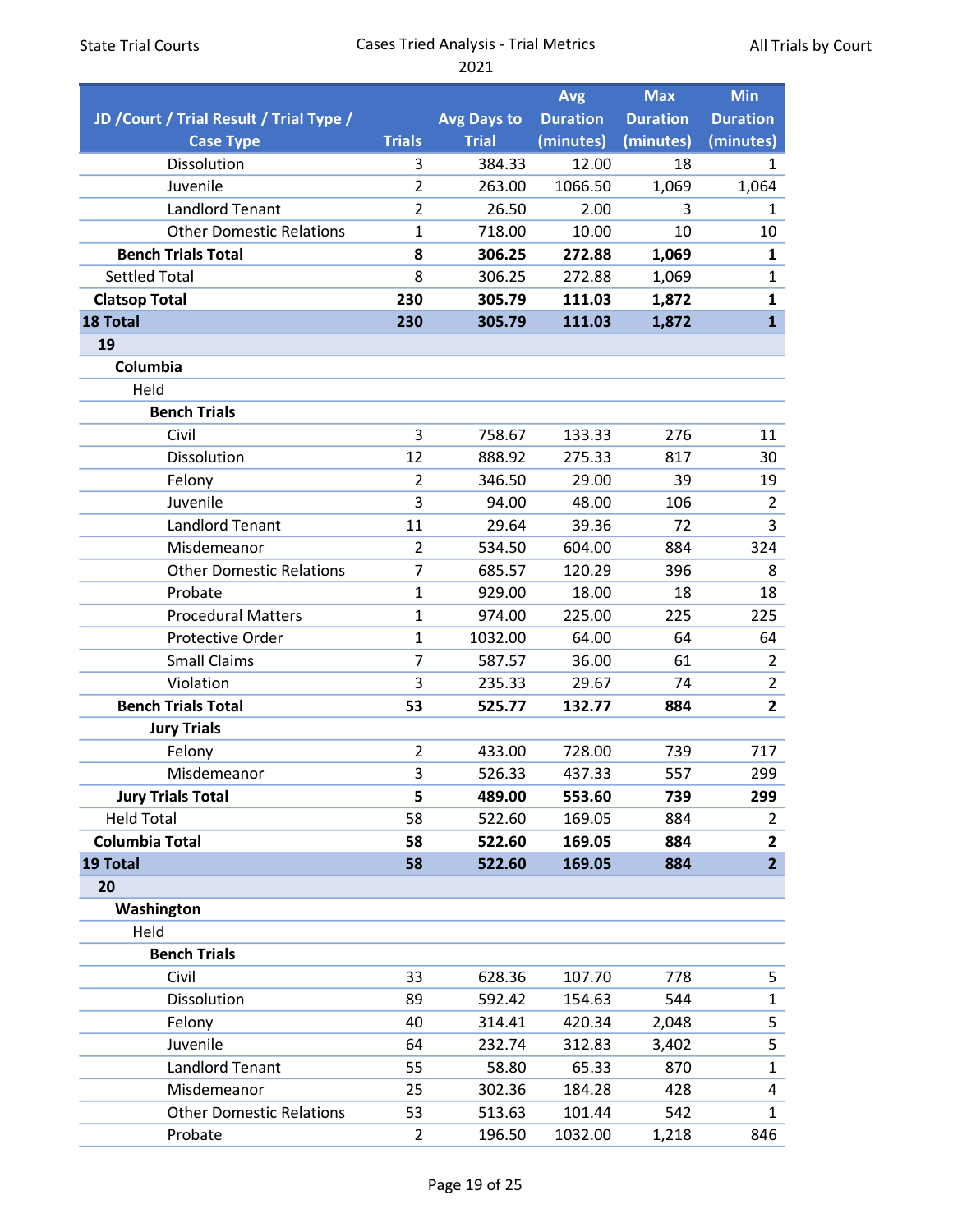|                                          |                |                    | <b>Avg</b>      | <b>Max</b>      | <b>Min</b>      |
|------------------------------------------|----------------|--------------------|-----------------|-----------------|-----------------|
| JD / Court / Trial Result / Trial Type / |                | <b>Avg Days to</b> | <b>Duration</b> | <b>Duration</b> | <b>Duration</b> |
| <b>Case Type</b>                         | <b>Trials</b>  | <b>Trial</b>       | (minutes)       | (minutes)       | (minutes)       |
| <b>Procedural Matters</b>                | 5              | 255.00             | 185.20          | 420             | 5               |
| <b>Small Claims</b>                      | 171            | 438.77             | 25.77           | 143             | $\mathbf{1}$    |
| Violation                                | 14             | 340.06             | 9.06            | 27              | $\mathbf{1}$    |
| <b>Bench Trials Total</b>                | 551            | 400.24             | 136.94          | 3,402           | $\mathbf{1}$    |
| <b>Jury Trials</b>                       |                |                    |                 |                 |                 |
| Civil                                    | 3              | 801.67             | 338.67          | 942             | 5               |
| Felony                                   | 65             | 385.30             | 1178.05         | 4,389           | 5               |
| Misdemeanor                              | 99             | 373.99             | 353.06          | 2,107           | $\overline{2}$  |
| Violation                                | 1              | 407.00             | 1.00            | $\mathbf{1}$    | $\mathbf{1}$    |
| <b>Jury Trials Total</b>                 | 168            | 385.80             | 709.49          | 4,389           | $\mathbf{1}$    |
| <b>Held Total</b>                        | 719            | 396.56             | 282.94          | 4,389           | $\mathbf{1}$    |
| Mistrial                                 |                |                    |                 |                 |                 |
| <b>Jury Trials</b>                       |                |                    |                 |                 |                 |
| Felony                                   | $\overline{2}$ | 360.00             | 1273.00         | 1,537           | 1,009           |
| Misdemeanor                              | $\mathbf{1}$   | 405.00             | 360.00          | 360             | 360             |
| <b>Jury Trials Total</b>                 | 3              | 375.00             | 968.67          | 1,537           | 360             |
| <b>Mistrial Total</b>                    | 3              | 375.00             | 968.67          | 1,537           | 360             |
| Settled                                  |                |                    |                 |                 |                 |
| <b>Bench Trials</b>                      |                |                    |                 |                 |                 |
| Dissolution                              | 11             | 569.82             | 19.36           | 60              | 10              |
| Juvenile                                 | $\mathbf{1}$   | 132.00             | 120.00          | 120             | 120             |
| <b>Landlord Tenant</b>                   | $\mathbf{1}$   | 32.00              | 5.00            | 5               | 5               |
| <b>Other Domestic Relations</b>          | $\mathbf{1}$   | 518.00             | 20.00           | 20              | 20              |
| <b>Small Claims</b>                      | 3              | 296.33             | 22.00           | 25              | 18              |
| <b>Bench Trials Total</b>                | 17             | 461.12             | 24.94           | 120             | 5               |
| <b>Settled Total</b>                     | 17             | 461.12             | 24.94           | 120             | 5               |
| <b>Washington Total</b>                  | 739            | 397.90             | 279.92          | 4,389           | $\mathbf{1}$    |
| 20 Total                                 | 739            | 397.90             | 279.92          | 4.389           | $\mathbf{1}$    |
| 21                                       |                |                    |                 |                 |                 |
| <b>Benton</b>                            |                |                    |                 |                 |                 |
| Held                                     |                |                    |                 |                 |                 |
| <b>Bench Trials</b>                      |                |                    |                 |                 |                 |
| Civil                                    | 1              | 357.00             | 32.00           | 32              | 32              |
| Civil Commitment                         | 5              | 7.20               | 207.20          | 370             | 139             |
| Dissolution                              | 15             | 1191.69            | 609.44          | 968             | 62              |
| Juvenile                                 | $\overline{2}$ | 231.00             | 648.00          | 885             | 411             |
| <b>Landlord Tenant</b>                   | 6              | 20.33              | 51.83           | 88              | 28              |
| Misdemeanor                              | $\overline{2}$ | 285.50             | 114.50          | 138             | 91              |
| <b>Other Domestic Relations</b>          | 14             | 838.29             | 366.07          | 1,455           | 5               |
| <b>Procedural Matters</b>                | 3              | 387.67             | 219.33          | 448             | 93              |
| <b>Small Claims</b>                      | 14             | 326.36             | 68.00           | 179             | 9               |
| Violation                                | 84             | 128.71             | 12.43           | 106             | 1               |
| <b>Bench Trials Total</b>                | 146            | 332.62             | 139.01          | 1,455           | $\mathbf{1}$    |
| <b>Jury Trials</b>                       |                |                    |                 |                 |                 |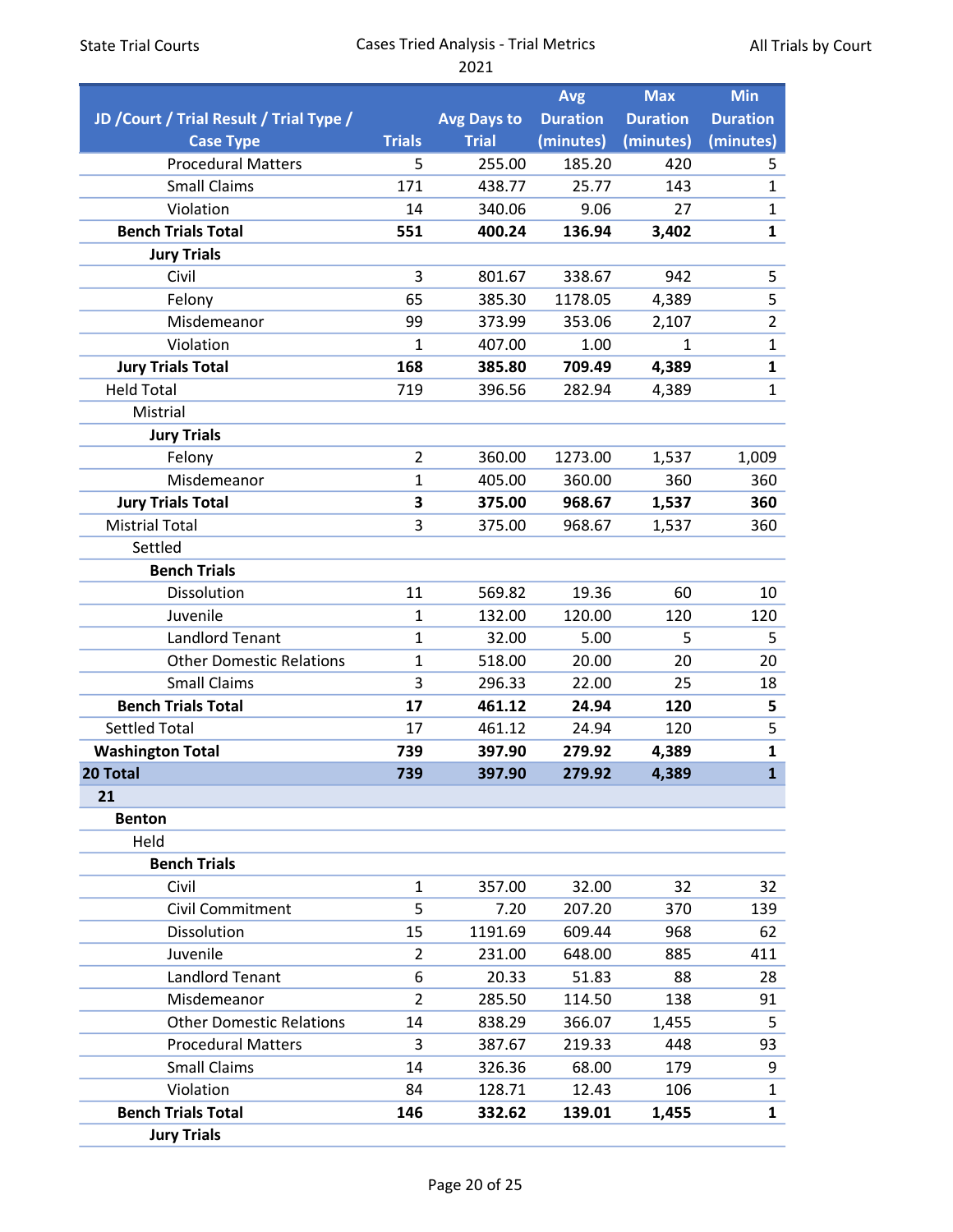| <b>State Trial Courts</b>                |                         | <b>Cases Tried Analysis - Trial Metrics</b><br>2021 | All Trials by Court |                 |                 |  |
|------------------------------------------|-------------------------|-----------------------------------------------------|---------------------|-----------------|-----------------|--|
|                                          |                         |                                                     | <b>Avg</b>          | <b>Max</b>      | <b>Min</b>      |  |
| JD / Court / Trial Result / Trial Type / |                         | <b>Avg Days to</b>                                  | <b>Duration</b>     | <b>Duration</b> | <b>Duration</b> |  |
| <b>Case Type</b>                         | <b>Trials</b>           | <b>Trial</b>                                        | (minutes)           | (minutes)       | (minutes)       |  |
| Felony                                   | $\overline{2}$          | 89.50                                               | 803.00              | 832             | 774             |  |
| <b>Jury Trials Total</b>                 | 2                       | 89.50                                               | 803.00              | 832             | 774             |  |
| <b>Held Total</b>                        | 148                     | 329.36                                              | 147.92              | 1,455           | 1               |  |
| <b>Benton Total</b>                      | 148                     | 329.36                                              | 147.92              | 1,455           | $\mathbf{1}$    |  |
| 21 Total                                 | 148                     | 329.36                                              | 147.92              | 1,455           | $\mathbf{1}$    |  |
| 22                                       |                         |                                                     |                     |                 |                 |  |
| <b>Crook</b>                             |                         |                                                     |                     |                 |                 |  |
| Held                                     |                         |                                                     |                     |                 |                 |  |
| <b>Bench Trials</b>                      |                         |                                                     |                     |                 |                 |  |
| Civil                                    | $\mathbf{1}$            | 53.00                                               | 113.00              | 113             | 113             |  |
| Dissolution                              | 9                       | 283.44                                              | 95.56               | 421             | 25              |  |
| Juvenile                                 | 3                       | 47.33                                               | 354.33              | 554             | 122             |  |
| <b>Landlord Tenant</b>                   | 12                      | 24.50                                               | 60.92               | 232             | 4               |  |
| <b>Other Domestic Relations</b>          | 8                       | 474.13                                              | 44.50               | 83              | 18              |  |
| <b>Small Claims</b>                      | 5                       | 209.00                                              | 42.60               | 73              | 18              |  |
| Violation                                | 39                      | 97.26                                               | 25.44               | 67              | 6               |  |
| <b>Bench Trials Total</b>                | 77                      | 151.57                                              | 56.21               | 554             | 4               |  |
| <b>Jury Trials</b>                       |                         |                                                     |                     |                 |                 |  |
| Felony                                   | $\overline{4}$          | 474.25                                              | 1208.75             | 2,294           | 589             |  |
| Misdemeanor                              | 19                      | 624.74                                              | 419.37              | 596             | 296             |  |
| <b>Jury Trials Total</b>                 | 23                      | 598.57                                              | 556.65              | 2,294           | 296             |  |
| <b>Held Total</b>                        | 100                     | 254.38                                              | 171.31              | 2,294           | 4               |  |
| Mistrial                                 |                         |                                                     |                     |                 |                 |  |
| <b>Jury Trials</b>                       |                         |                                                     |                     |                 |                 |  |
| Misdemeanor                              | $\overline{2}$          | 488.50                                              | 258.00              | 414             | 102             |  |
| <b>Jury Trials Total</b>                 | 2                       | 488.50                                              | 258.00              | 414             | 102             |  |
| <b>Mistrial Total</b>                    | $\overline{2}$          | 488.50                                              | 258.00              | 414             | 102             |  |
| <b>Crook Total</b>                       | 102                     | 258.97                                              | 173.01              | 2,294           | 4               |  |
| Jefferson                                |                         |                                                     |                     |                 |                 |  |
| Held                                     |                         |                                                     |                     |                 |                 |  |
| <b>Bench Trials</b>                      |                         |                                                     |                     |                 |                 |  |
| Civil                                    | 3                       | 383.67                                              | 94.33               | 229             | 19              |  |
| Dissolution                              | $\overline{2}$          | 244.00                                              | 62.00               | 84              | 40              |  |
| Juvenile                                 | 4                       | 139.25                                              | 47.00               | 127             | $\mathbf{1}$    |  |
| <b>Landlord Tenant</b>                   | 5                       | 25.00                                               | 55.80               | 119             | $\overline{3}$  |  |
| Misdemeanor                              | $\mathbf{1}$            | 195.00                                              | 465.00              | 465             | 465             |  |
| <b>Other Domestic Relations</b>          | 3                       | 262.00                                              | 61.00               | 91              | 19              |  |
| <b>Small Claims</b>                      | 8                       | 365.75                                              | 54.63               | 98              | 14              |  |
| Violation                                | 25                      | 59.64                                               | 26.68               | 56              | 5               |  |
| <b>Bench Trials Total</b>                | 51                      | 151.35                                              | 51.49               | 465             | $\mathbf{1}$    |  |
| <b>Jury Trials</b>                       | $\overline{2}$          |                                                     |                     | 454             |                 |  |
| Felony<br>Misdemeanor                    | $\overline{\mathbf{4}}$ | 568.00                                              | 432.00              |                 | 410<br>365      |  |
| <b>Jury Trials Total</b>                 | 6                       | 601.50<br>590.33                                    | 479.75<br>463.83    | 785<br>785      | 365             |  |
|                                          |                         |                                                     |                     |                 |                 |  |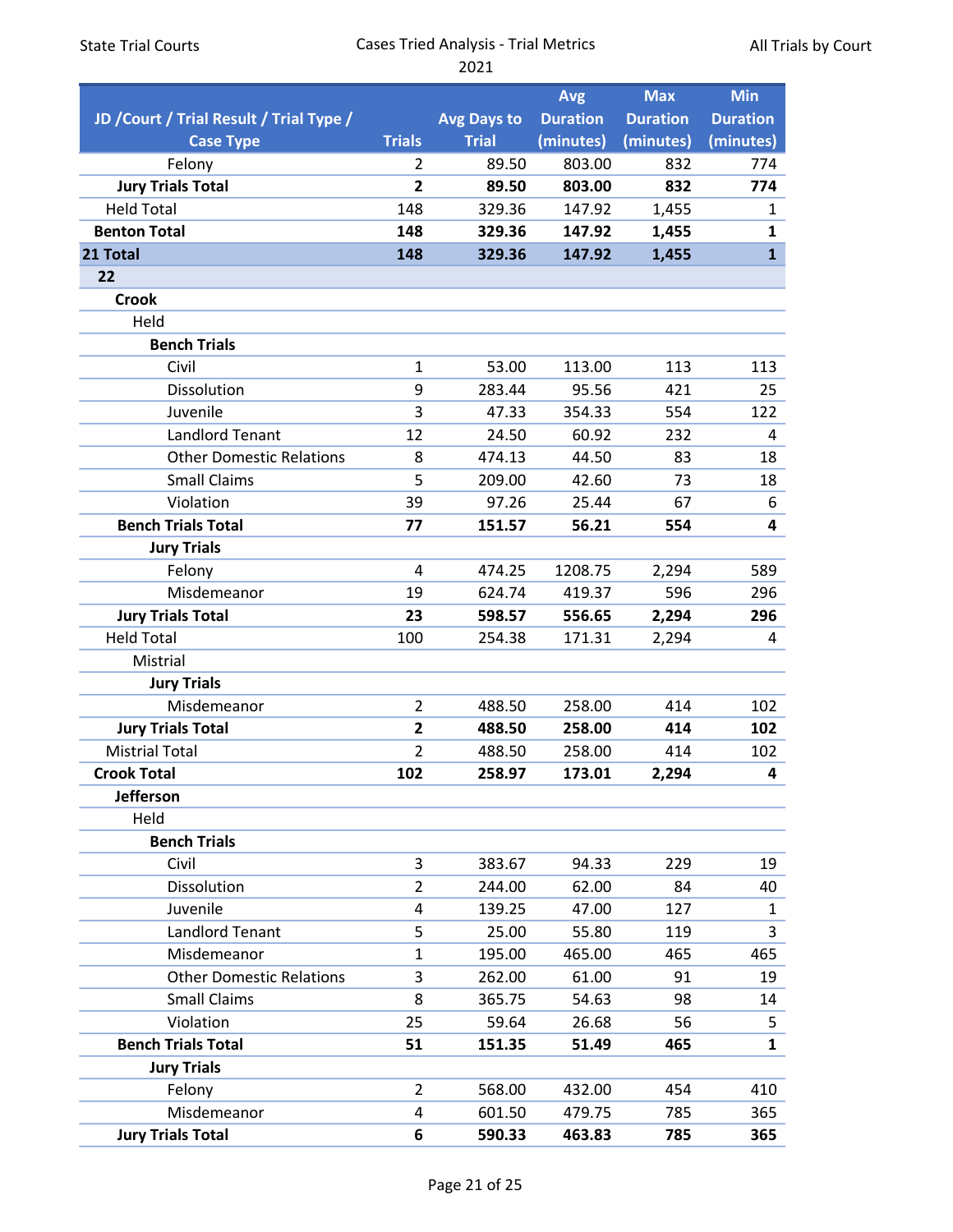| <b>State Trial Courts</b>                                    | <b>Cases Tried Analysis - Trial Metrics</b><br>2021 |                                    |                                            |                                            | All Trials by Court                        |  |  |
|--------------------------------------------------------------|-----------------------------------------------------|------------------------------------|--------------------------------------------|--------------------------------------------|--------------------------------------------|--|--|
| JD / Court / Trial Result / Trial Type /<br><b>Case Type</b> | <b>Trials</b>                                       | <b>Avg Days to</b><br><b>Trial</b> | <b>Avg</b><br><b>Duration</b><br>(minutes) | <b>Max</b><br><b>Duration</b><br>(minutes) | <b>Min</b><br><b>Duration</b><br>(minutes) |  |  |
| <b>Held Total</b>                                            | 57                                                  | 197.56                             | 94.89                                      | 785                                        | $\mathbf{1}$                               |  |  |
| <b>Jefferson Total</b>                                       | 57                                                  | 197.56                             | 94.89                                      | 785                                        | $\mathbf{1}$                               |  |  |
| 22 Total                                                     | 159                                                 | 236.96                             | 145.01                                     | 2,294                                      | $\mathbf{1}$                               |  |  |
| 23                                                           |                                                     |                                    |                                            |                                            |                                            |  |  |
| Linn                                                         |                                                     |                                    |                                            |                                            |                                            |  |  |
| Held                                                         |                                                     |                                    |                                            |                                            |                                            |  |  |
| <b>Bench Trials</b>                                          |                                                     |                                    |                                            |                                            |                                            |  |  |
| Civil                                                        | $\overline{2}$                                      | 412.00                             | 45.00                                      | 60                                         | 30                                         |  |  |
| Civil Commitment                                             | $\mathbf{1}$                                        | 5.00                               | 114.00                                     | 114                                        | 114                                        |  |  |
| Dissolution                                                  | 39                                                  | 1465.33                            | 249.05                                     | 450                                        | 15                                         |  |  |
| Felony                                                       | 11                                                  | 548.18                             | 195.00                                     | 390                                        | 13                                         |  |  |
| Juvenile                                                     | 50                                                  | 341.64                             | 122.20                                     | 480                                        | 5                                          |  |  |
| <b>Landlord Tenant</b>                                       | 27                                                  | 45.22                              | 53.19                                      | 240                                        | 5                                          |  |  |
| Misdemeanor                                                  | 6                                                   | 217.50                             | 123.00                                     | 300                                        | $\mathsf{3}$                               |  |  |
| <b>Other Domestic Relations</b>                              | 21                                                  | 1115.81                            | 185.95                                     | 436                                        | $\overline{5}$                             |  |  |
| <b>Procedural Matters</b>                                    | 8                                                   | 115.75                             | 109.00                                     | 396                                        | 15                                         |  |  |
| <b>Protective Order</b>                                      | 6                                                   | 66.33                              | 36.67                                      | 75                                         | 5                                          |  |  |
| <b>Small Claims</b>                                          | 54                                                  | 245.96                             | 43.61                                      | 150                                        | $\overline{\mathbf{4}}$                    |  |  |
| Violation                                                    | 49                                                  | 161.31                             | 8.16                                       | 30                                         | $\mathbf{1}$                               |  |  |
| <b>Bench Trials Total</b>                                    | 274                                                 | 472.84                             | 102.55                                     | 480                                        | $\mathbf{1}$                               |  |  |
| <b>Jury Trials</b>                                           |                                                     |                                    |                                            |                                            |                                            |  |  |
| Felony                                                       | 29                                                  | 433.48                             | 357.62                                     | 720                                        | 5                                          |  |  |
| Misdemeanor                                                  | 22                                                  | 581.95                             | 302.36                                     | 515                                        | $\mathbf{1}$                               |  |  |
| <b>Jury Trials Total</b>                                     | 51                                                  | 497.53                             | 333.78                                     | 720                                        | $\mathbf{1}$                               |  |  |
| <b>Held Total</b>                                            | 325                                                 | 476.71                             | 138.83                                     | 720                                        | $\mathbf{1}$                               |  |  |
| Mistrial                                                     |                                                     |                                    |                                            |                                            |                                            |  |  |
| <b>Jury Trials</b>                                           |                                                     |                                    |                                            |                                            |                                            |  |  |
| Felony                                                       | $\mathbf{1}$                                        | 638.00                             | 269.00                                     | 269                                        | 269                                        |  |  |
| <b>Jury Trials Total</b>                                     | $\mathbf{1}$                                        | 638.00                             | 269.00                                     | 269                                        | 269                                        |  |  |
| <b>Mistrial Total</b>                                        | $\mathbf{1}$                                        | 638.00                             | 269.00                                     | 269                                        | 269                                        |  |  |
| Settled                                                      |                                                     |                                    |                                            |                                            |                                            |  |  |
| <b>Bench Trials</b>                                          |                                                     |                                    |                                            |                                            |                                            |  |  |
| Dissolution                                                  | $\overline{2}$                                      | 1400.50                            | 17.50                                      | 30                                         | 5                                          |  |  |
| Juvenile                                                     | 8                                                   | 131.00                             | 14.38                                      | 30                                         | 5                                          |  |  |
| <b>Landlord Tenant</b>                                       | $\overline{2}$                                      | 30.00                              | 22.50                                      | 30                                         | 15                                         |  |  |
| <b>Other Domestic Relations</b>                              | 1                                                   | 503.00                             | 15.00                                      | 15                                         | 15                                         |  |  |
| <b>Bench Trials Total</b>                                    | 13                                                  | 339.38                             | 16.15                                      | 30                                         | 5                                          |  |  |
| <b>Jury Trials</b>                                           |                                                     |                                    |                                            |                                            |                                            |  |  |
| Misdemeanor                                                  | $\mathbf{1}$                                        | 475.00                             | 45.00                                      | 45                                         | 45                                         |  |  |
| <b>Jury Trials Total</b>                                     | $\mathbf{1}$                                        | 475.00                             | 45.00                                      | 45                                         | 45                                         |  |  |
| <b>Settled Total</b>                                         | 14                                                  | 349.07                             | 18.21                                      | 45                                         | 5                                          |  |  |
| <b>Linn Total</b>                                            | 340                                                 | 471.93                             | 134.25                                     | 720                                        | $\mathbf{1}$                               |  |  |
| 23 Total                                                     | 340                                                 | 471.93                             | 134.25                                     | 720                                        | $\mathbf{1}$                               |  |  |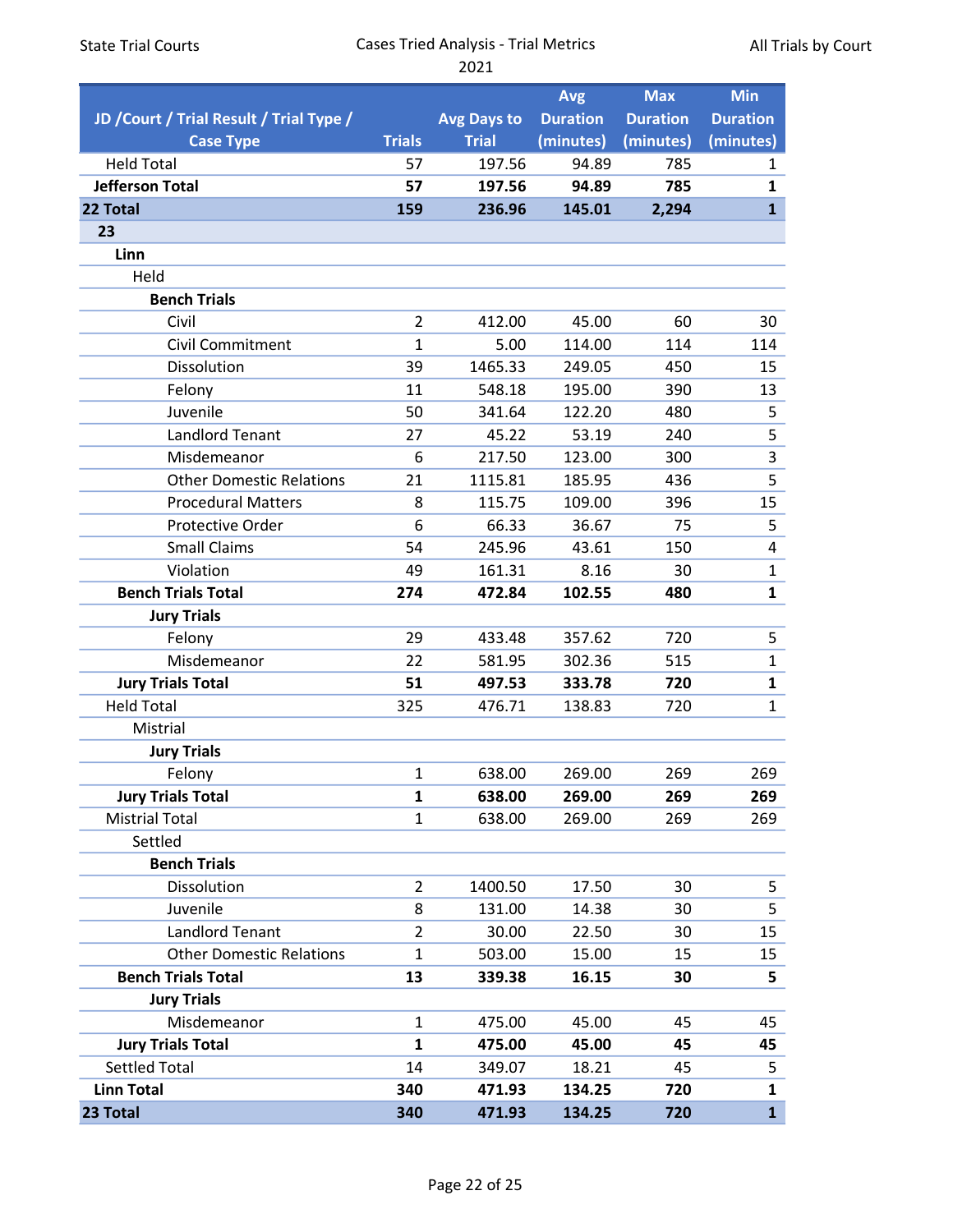|                                          |                |                    | <b>Avg</b>      | <b>Max</b>      | <b>Min</b>              |
|------------------------------------------|----------------|--------------------|-----------------|-----------------|-------------------------|
| JD / Court / Trial Result / Trial Type / |                | <b>Avg Days to</b> | <b>Duration</b> | <b>Duration</b> | <b>Duration</b>         |
| <b>Case Type</b>                         | <b>Trials</b>  | <b>Trial</b>       | (minutes)       | (minutes)       | (minutes)               |
| 24                                       |                |                    |                 |                 |                         |
| Grant                                    |                |                    |                 |                 |                         |
| Held                                     |                |                    |                 |                 |                         |
| <b>Bench Trials</b>                      |                |                    |                 |                 |                         |
| Dissolution                              | 4              | 421.50             | 448.50          | 869             | 61                      |
| Felony                                   | 1              | 149.00             | 10.00           | 10              | 10                      |
| <b>Other Domestic Relations</b>          | 3              | 220.67             | 257.67          | 485             | 114                     |
| <b>Procedural Matters</b>                | $\overline{2}$ | 82.50              | 51.50           | 66              | 37                      |
| Violation                                | $\mathbf{1}$   | 93.00              | 47.00           | 47              | 47                      |
| <b>Bench Trials Total</b>                | 11             | 250.45             | 247.91          | 869             | 10                      |
| <b>Jury Trials</b>                       |                |                    |                 |                 |                         |
| Civil                                    | 3              | 807.33             | 1243.67         | 1,323           | 1,085                   |
| Felony                                   | $\overline{2}$ | 202.50             | 574.50          | 595             | 554                     |
| Misdemeanor                              | 5              | 337.20             | 467.80          | 872             | 281                     |
| <b>Jury Trials Total</b>                 | 10             | 451.30             | 721.90          | 1,323           | 281                     |
| <b>Held Total</b>                        | 21             | 346.10             | 473.62          | 1,323           | 10                      |
| Settled                                  |                |                    |                 |                 |                         |
| <b>Bench Trials</b>                      |                |                    |                 |                 |                         |
| <b>Other Domestic Relations</b>          | $\mathbf{1}$   | 321.00             | 6.00            | 6               | 6                       |
| <b>Bench Trials Total</b>                | 1              | 321.00             | 6.00            | 6               | 6                       |
| <b>Settled Total</b>                     | $\mathbf{1}$   | 321.00             | 6.00            | 6               | 6                       |
| <b>Grant Total</b>                       | 22             | 344.95             | 452.36          | 1,323           | 6                       |
| <b>Harney</b>                            |                |                    |                 |                 |                         |
| Held                                     |                |                    |                 |                 |                         |
| <b>Bench Trials</b>                      |                |                    |                 |                 |                         |
| Civil                                    | $\mathbf{1}$   | 155.00             | 85.00           | 85              | 85                      |
| Civil Commitment                         | $\overline{2}$ | 15.00              | 82.00           | 131             | 33                      |
| Dissolution                              | 3              | 2091.00            | 74.67           | 93              | 41                      |
| Juvenile                                 | 4              | 164.50             | 148.50          | 463             | 10                      |
| <b>Landlord Tenant</b>                   | $\mathbf{1}$   | 73.00              | 75.00           | 75              | 75                      |
| Misdemeanor                              | 5              | 214.40             | 85.00           | 96              | 64                      |
| <b>Other Domestic Relations</b>          | $\mathbf{1}$   | 159.00             | 12.00           | 12              | 12                      |
| <b>Procedural Matters</b>                | 6              | 185.17             | 42.00           | 86              | 2                       |
| Violation                                | 5              | 76.40              | 31.20           | 73              | $\overline{2}$          |
| <b>Bench Trials Total</b>                | 28             | 354.04             | 70.96           | 463             | $\overline{2}$          |
| <b>Jury Trials</b>                       |                |                    |                 |                 |                         |
| Civil                                    | $\mathbf{1}$   | 931.00             | 2292.00         | 2,292           | 2,292                   |
| Felony                                   | 3              | 278.00             | 258.67          | 394             | 44                      |
| Misdemeanor                              | 10             | 417.40             | 423.60          | 1,041           | 13                      |
| <b>Jury Trials Total</b>                 | 14             | 536.83             | 915.11          | 2,292           | 13                      |
| <b>Held Total</b>                        | 42             | 425.57             | 401.28          | 2,292           | $\overline{2}$          |
| <b>Harney Total</b>                      | 42             | 425.57             | 401.28          | 2,292           | $\overline{\mathbf{2}}$ |
| 24 Total                                 | 64             | 399.49             | 417.81          | 2,292           | $\overline{2}$          |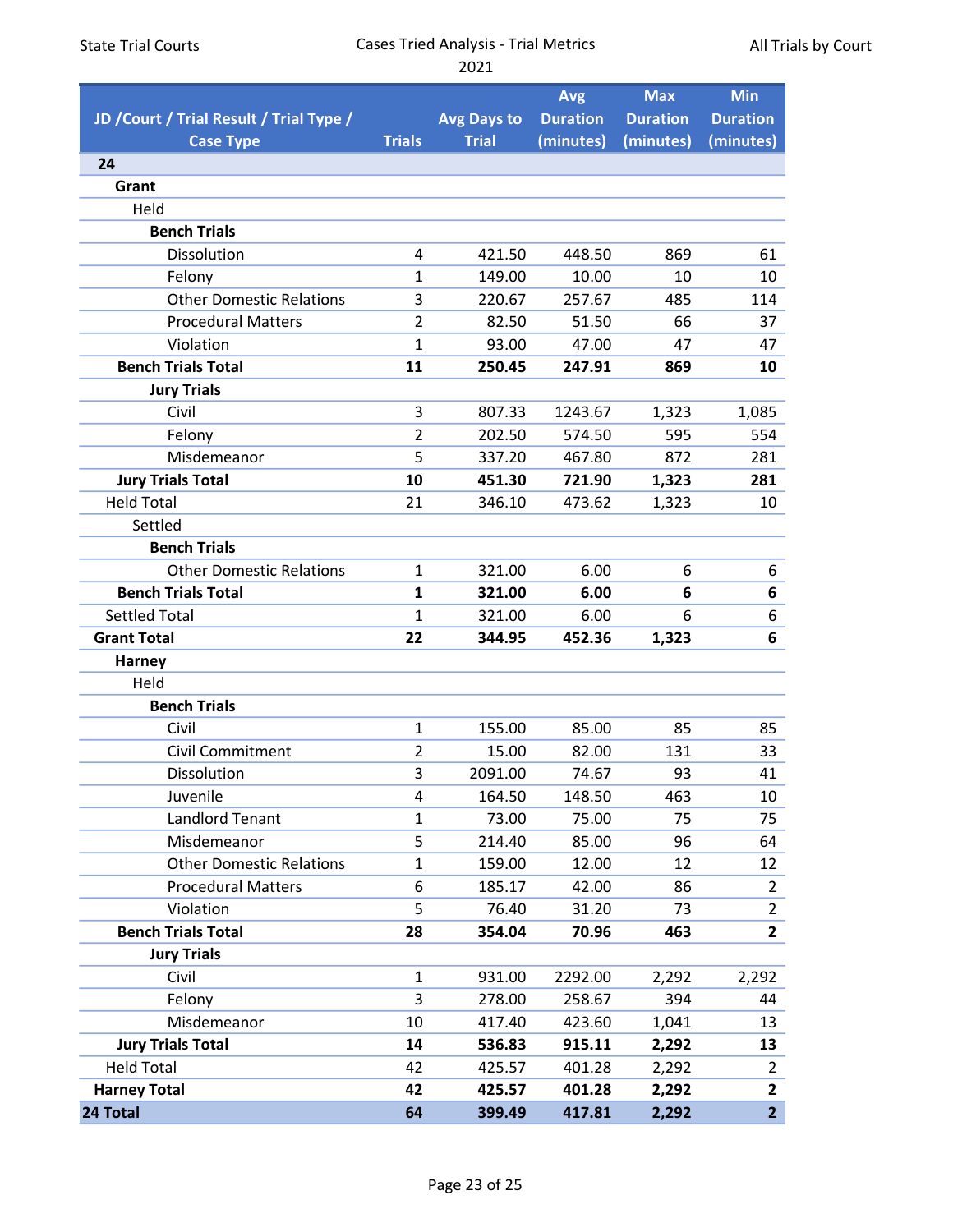|                                          |                |                    | <b>Avg</b>      | <b>Max</b>      | <b>Min</b>      |
|------------------------------------------|----------------|--------------------|-----------------|-----------------|-----------------|
| JD / Court / Trial Result / Trial Type / |                | <b>Avg Days to</b> | <b>Duration</b> | <b>Duration</b> | <b>Duration</b> |
| <b>Case Type</b>                         | <b>Trials</b>  | <b>Trial</b>       | (minutes)       | (minutes)       | (minutes)       |
| 25                                       |                |                    |                 |                 |                 |
| Yamhill                                  |                |                    |                 |                 |                 |
| Held                                     |                |                    |                 |                 |                 |
| <b>Bench Trials</b>                      |                |                    |                 |                 |                 |
| Civil                                    | 3              | 964.00             | 393.00          | 851             | 156             |
| Dissolution                              | 27             | 391.78             | 168.15          | 470             | 20              |
| Felony                                   | $\overline{7}$ | 304.43             | 371.29          | 977             | 13              |
| Juvenile                                 | 10             | 385.00             | 206.60          | 1,197           | 11              |
| <b>Landlord Tenant</b>                   | 30             | 29.60              | 28.70           | 107             | $\mathbf{1}$    |
| Misdemeanor                              | 11             | 163.45             | 157.91          | 404             | $\mathbf{1}$    |
| <b>Other Domestic Relations</b>          | 19             | 435.37             | 188.05          | 828             | 5               |
| <b>Procedural Matters</b>                | $\mathbf{1}$   | 112.00             | 404.00          | 404             | 404             |
| <b>Small Claims</b>                      | 53             | 304.34             | 45.53           | 181             | $\mathbf{1}$    |
| Violation                                | 129            | 129.47             | 14.13           | 76              | $\mathbf{1}$    |
| <b>Bench Trials Total</b>                | 290            | 218.46             | 73.09           | 1,197           | $\mathbf{1}$    |
| <b>Jury Trials</b>                       |                |                    |                 |                 |                 |
| Felony                                   | 17             | 499.76             | 817.00          | 2,466           | 4               |
| Misdemeanor                              | 24             | 377.25             | 357.79          | 615             | 3               |
| <b>Jury Trials Total</b>                 | 41             | 428.05             | 548.20          | 2,466           | 3               |
| <b>Held Total</b>                        | 331            | 244.42             | 131.94          | 2,466           | $\mathbf{1}$    |
| Mistrial                                 |                |                    |                 |                 |                 |
| <b>Jury Trials</b>                       |                |                    |                 |                 |                 |
| Felony                                   | $\mathbf{1}$   | 774.00             | 563.00          | 563             | 563             |
| <b>Jury Trials Total</b>                 | $\mathbf{1}$   | 774.00             | 563.00          | 563             | 563             |
| <b>Mistrial Total</b>                    | $\mathbf{1}$   | 774.00             | 563.00          | 563             | 563             |
| <b>Yamhill Total</b>                     | 332            | 246.02             | 133.23          | 2,466           | 1               |
| 25 Total                                 | 332            | 246.02             | 133.23          | 2,466           | $\mathbf{1}$    |
| 26                                       |                |                    |                 |                 |                 |
| Lake                                     |                |                    |                 |                 |                 |
| Held                                     |                |                    |                 |                 |                 |
| <b>Bench Trials</b>                      |                |                    |                 |                 |                 |
| Civil                                    | 13             | 473.15             | 138.85          | 652             | 5               |
| Dissolution                              | 3              | 834.00             | 31.00           | 47              | 22              |
| Felony                                   | $\mathbf{1}$   | 87.00              | 303.00          | 303             | 303             |
| <b>Landlord Tenant</b>                   | $\overline{2}$ | 23.50              | 27.00           | 33              | 21              |
| <b>Other Domestic Relations</b>          | 4              | 348.75             | 264.75          | 814             | $\overline{7}$  |
| <b>Procedural Matters</b>                | $\mathbf{1}$   | 253.00             | 31.00           | 31              | 31              |
| <b>Small Claims</b>                      | $\mathbf{1}$   | 78.00              | 2.00            | $\overline{2}$  | $\overline{2}$  |
| Violation                                | 15             | 63.80              | 13.00           | 30              | $\overline{2}$  |
| <b>Bench Trials Total</b>                | 40             | 286.75             | 88.55           | 814             | $\overline{2}$  |
| <b>Jury Trials</b>                       |                |                    |                 |                 |                 |
| Misdemeanor                              | $\mathbf{1}$   | 282.00             | 318.00          | 318             | 318             |
| <b>Jury Trials Total</b>                 | $\mathbf{1}$   | 282.00             | 318.00          | 318             | 318             |
| <b>Held Total</b>                        | 41             | 286.63             | 94.15           | 814             | $\overline{2}$  |